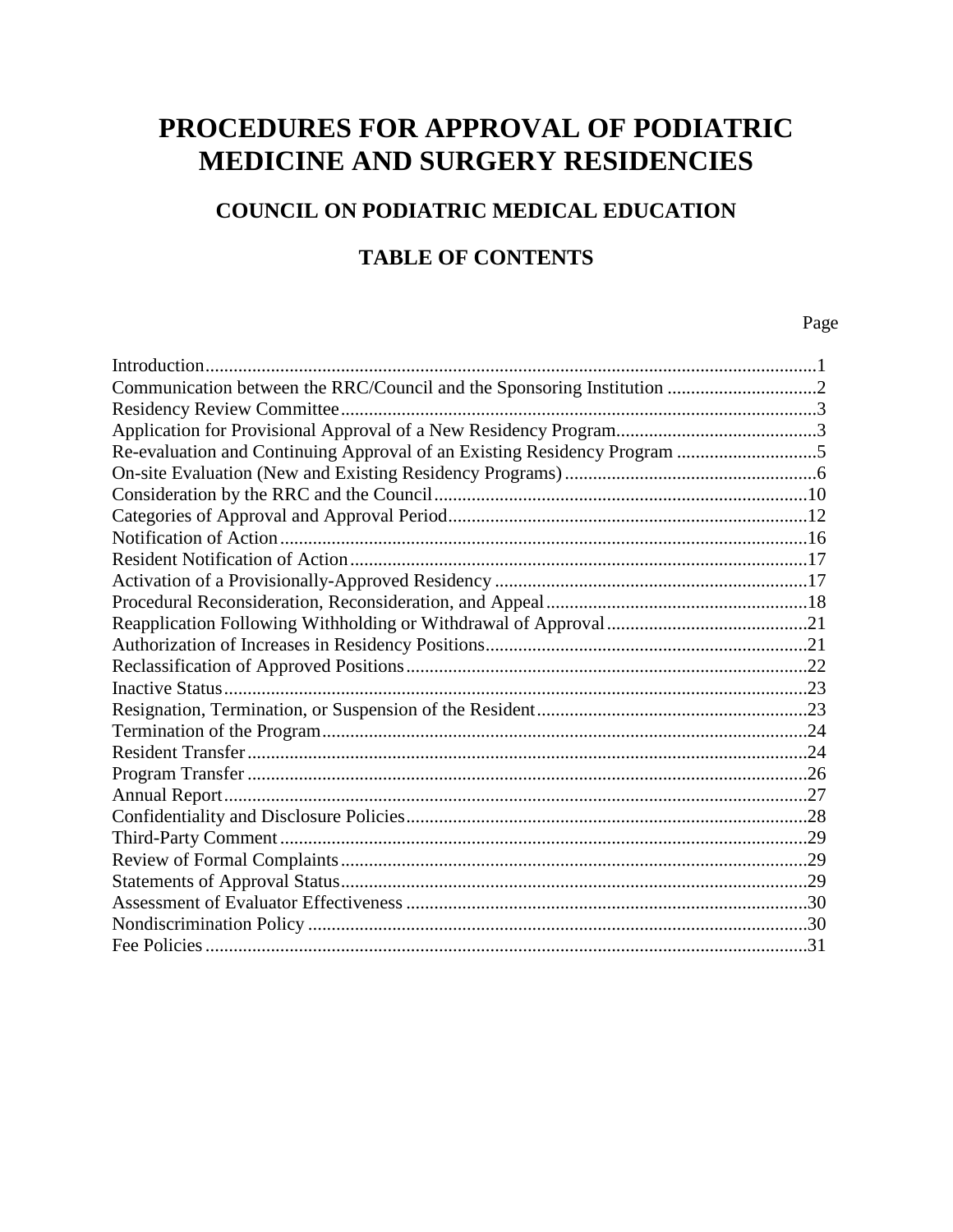#### **INTRODUCTION**

The Council on Podiatric Medical Education (CPME) is an autonomous, professional accrediting agency designated by the American Podiatric Medical Association (APMA) to serve as the accrediting agency in the profession of podiatric medicine. The Council evaluates, accredits, and approves educational institutions and programs. The scope of the Council's approval activities extends to institutions throughout the United States and its territories and Canada.

The mission of the Council is to promote the quality of doctoral education, postdoctoral education, certification, and continuing education. By confirming that these programs meet established standards and requirements, the Council serves to protect the public, podiatric medical students, and doctors of podiatric medicine.

The Council was established by the APMA House of Delegates in 1918 and charged with formulating educational standards. The Council began accrediting colleges of podiatric medicine in 1922. The Council conducted its first residency evaluation in 1964.

The Council has been authorized by the APMA to approve institutions that sponsor residency programs that demonstrate and maintain compliance with the standards and requirements published in CPME 320, *Standards and Requirements for Approval of Residencies in Podiatric Medicine and Surgery*. Podiatric residency approval is based on programmatic evaluation and periodic review by the Residency Review Committee (RRC) and the Council.

The American Board of Podiatric Surgery (ABPS) and the American Board of Podiatric Orthopedics and Primary Podiatric Medicine (ABPOPPM) collaborate with the RRC and the Council in evaluating residencies.

"Approval" is the recognition accorded residencies that are determined to be in substantial compliance with established standards and requirements. The approval process related to a residency is essentially a six-step process, involving: (1) development of application and/or preevaluation materials documenting the ability of the program to comply with the Council's standards and requirements; (2) on-site evaluation conducted at the institution, at which time the application and/or pre-evaluation materials are validated by an evaluator or evaluation team appointed by the Council; (3) subsequent review by the RRC of findings identified in the report of the on-site evaluation and any information that the program provides following the visit; (4) an approval recommendation from the RRC to the Council; (5) determination of approval status by the Council; and (6) periodic follow-up of progress in improving the quality of the program. Procedural reconsideration, reconsideration, and appeal of a proposed adverse approval action are available as described in this document.

Recommendations and decisions relative to the approval process for residencies are the sole responsibilities of the RRC and/or the Council, as indicated in this publication. Neither Council staff, on-site evaluators, individual members of the RRC or Council, nor any other agent of the RRC or the Council is empowered to make or modify approval recommendations or decisions.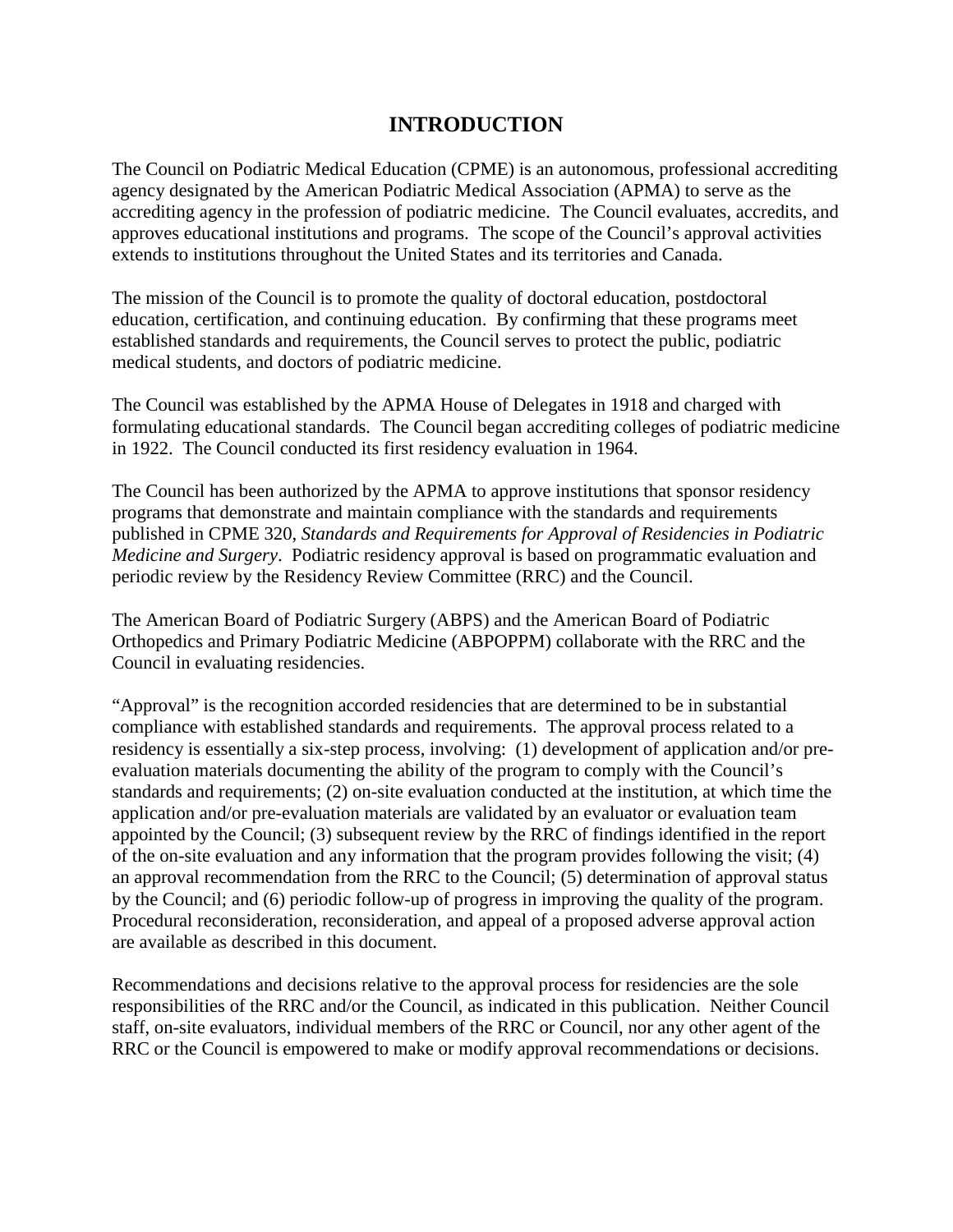Prior to adoption, all Council policies, procedures, standards, and requirements are disseminated widely in order to obtain information regarding how the Council's community of interest may be affected.

The following evaluation/approval procedures have been developed to assist residencies in preparing for initial or continuing approval and to guide the RRC and the Council in their deliberations concerning the approval of residencies.

Throughout this publication, the use of the terms "institution" and "program" is premised on the idea that the program exists within and is sponsored by an institution.

#### **COMMUNICATION BETWEEN THE RRC/COUNCIL AND THE SPONSORING INSTITUTION**

The RRC and the Council have adopted the following general policies related to communication with an institution sponsoring a residency. Information related to specific correspondence (e.g., notification of approval actions) appears in the pertinent sections of this document.

**The RRC and the Council require that the program's director is the individual responsible for submitting all materials to Council staff related to all application, on-site evaluation, and approval processes.** All materials submitted by the sponsoring institution must be submitted on media as determined by the Council or its committees accompanied by a cover letter signed by the program director. The RRC, Council, and evaluators will not consider unsigned, unverified, or signature-stamped correspondence, resident logs, and/or resident evaluation forms. Such materials do not document review and validation by the director. Unsigned, unverified, or signature-stamped correspondence or residency materials will be returned to the program director; submission of such materials may adversely affect the approval status of the residency.

All correspondence and inquiries must be directed to the Council office. Utilization of other channels of communication may delay the processing of information submitted by the sponsoring institution and result in inconvenience to the institution.

The RRC and the Council mail correspondence to the program director at the director's office address indicated on the institution's application and/or most recent annual or pre-evaluation report. The institution's chief administrative officer is copied on all correspondence. In a cosponsored program, the mailing address is that of the institution at which the program director is based (although administrators of all co-sponsoring institutions will receive copies of correspondence from the Council).

The sponsoring institution is responsible for informing the Council office in writing within 30 calendar days of substantive changes in the program. The institution must inform the Council of changes in areas including, but not limited to, sponsorship, appointment of a new program director, training sites, and curriculum. Notice of appointment of a new program director or new chief administrative officer must be submitted by an appropriate member of the institution's administrative staff rather than by a representative of the residency.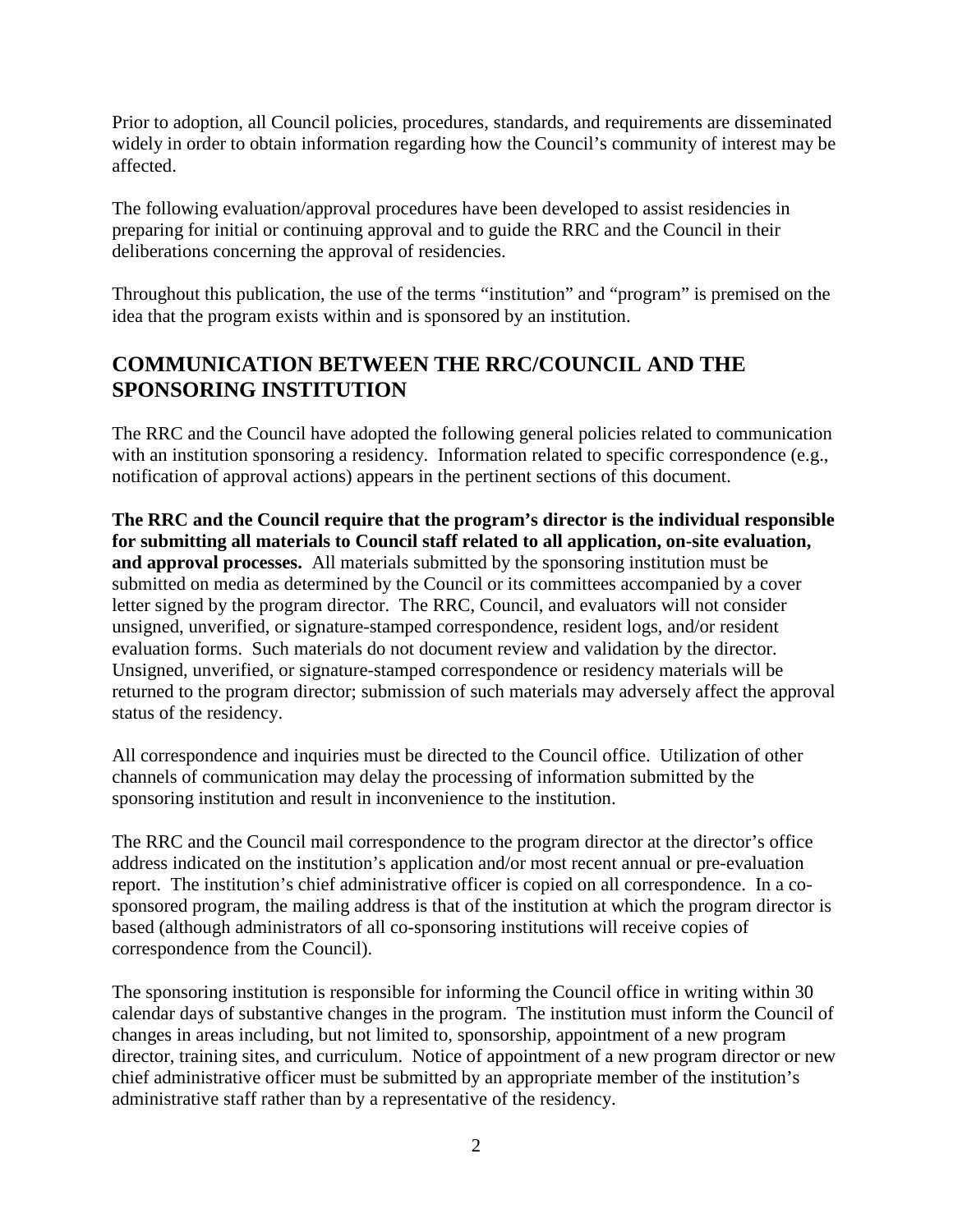The Council's residency documents and forms are available on the Council's website (www.cpme.org). Additionally, copies of the Council's "Memo to Program Directors" are available on the website. These memos include all proposed changes to Council documents (standards, requirements, and procedures) with a request for comments by a specific deadline. The memo also is designed to inform directors and sponsoring institutions of document changes adopted by the Council, as well as any revisions that were tabled, modified, or deleted as a result of comments provided previously by the community of interest. When the RRC or the Council develops a policy (e.g., interpretation of a particular requirement in a Council or RRC document), the policy is included in the memo to program directors.

#### **RESIDENCY REVIEW COMMITTEE**

The RRC is responsible for determining eligibility of applicant institutions for initial on-site evaluation, authorizing increases in or reclassification of residency positions, and recommending to the Council approval of residency programs. The RRC reviews reports of on-site evaluations, progress reports, and other requested information submitted by sponsoring institutions. The RRC may modify its own policies and/or recommend to the appropriate ad hoc committee modifications in standards, requirements, and procedures for residency program evaluation and approval.

Composition of the RRC includes two representatives each from ABPOPPM and ABPS, one representative from the Council of Teaching Hospitals (COTH) of the American Association of Colleges of Podiatric Medicine, one representative from residency programs at large (selected by the Council), and at least two Council members.

Although the RRC is the joint responsibility of various organizations, the Council and its staff administer the affairs of the RRC. Appropriate agreements and financial compensation are arranged among the participating organizations for the administration of the RRC.

#### **APPLICATION FOR PROVISIONAL APPROVAL OF A NEW RESIDENCY PROGRAM**

#### **Submission of the Application**

A residency seeking initial approval or reclassification to a new residency category must follow the procedures stated for new residencies. The Council encourages the applicant institution to contact Council staff early in the developmental stages of the program should questions arise related to the Council's standards, requirements, and procedures.

The Council recognizes that programs seeking approval do so voluntarily. Therefore, the burden of proof regarding compliance with Council standards and requirements is the responsibility of the sponsor. Submission of a new application may be required when an approved sponsoring institution or residency has undergone a change so substantial that it is essentially a new institution or program.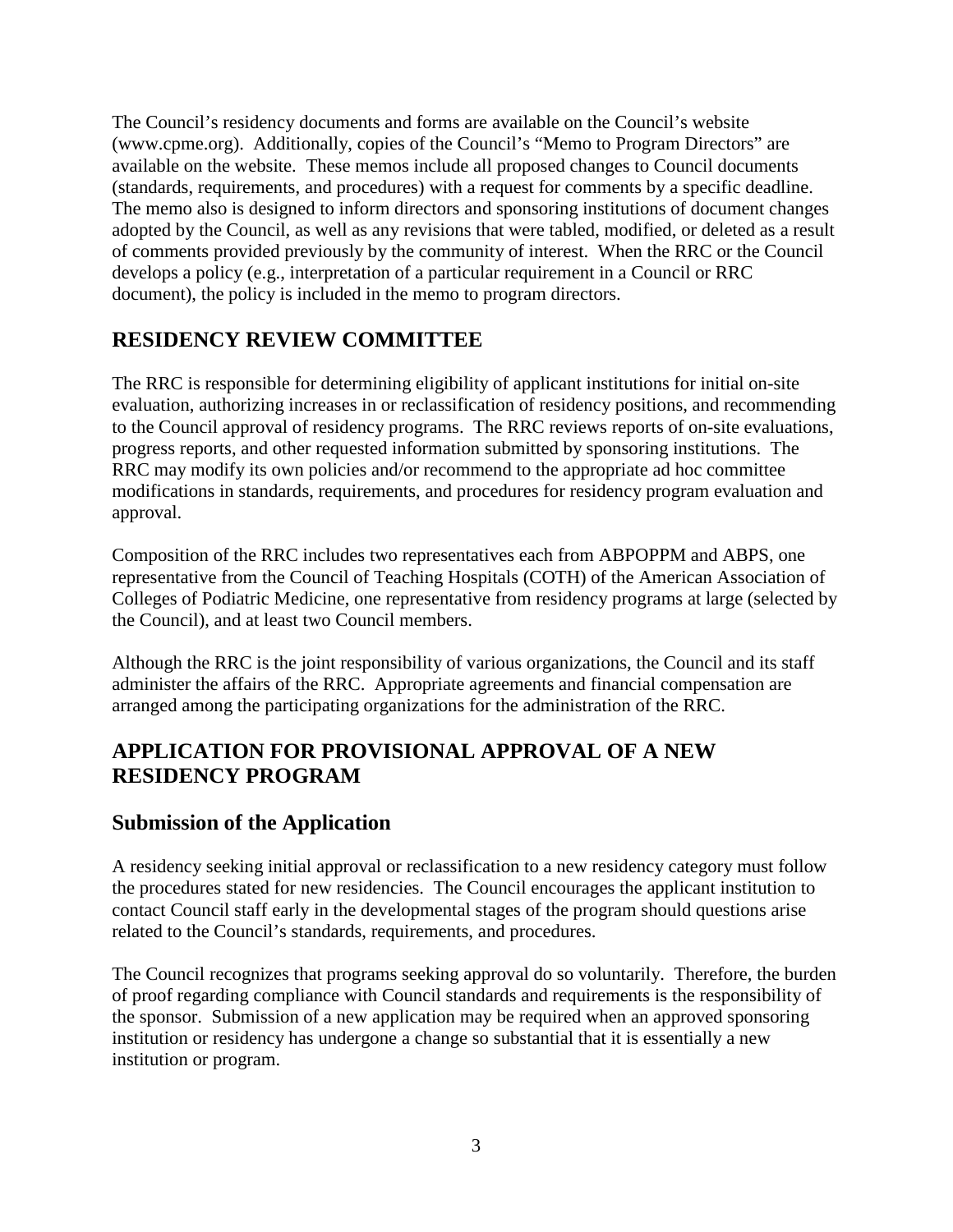The applicant institution must be in operation for at least 12 months before applying for approval to assure that sufficient resources are available for the program. The institution should have an active podiatric service for at least 12 months prior to applying for approval.

An institution seeking approval of a new podiatric residency is required to submit an application fee and the appropriate number of copies of RRC form 309, *Application for Provisional Approval*, and required supplementary documentation (the requested number of copies is indicated on the application) (see Fee Policies). **The application must be submitted prior to activation of the residency.**

Council staff reviews the application for completeness. If the application is considered to be incomplete, Council staff corresponds with the program director and specifies the information required to complete the application. If the application, supplementary documentation, and fee are in order, Council staff forwards the institution's application to the RRC for determination of eligibility for on-site evaluation.

If the sponsoring institution ascertains that it has the capability to train more residents than the number indicated on the application, the institution must amend its application. This amendment must occur **before** eligibility for on-site evaluation has been determined. The program director must inform the Council office of the institution's intention and provide appropriate documentation substantiating the ability of the program to increase its proposed number of positions. Council staff will include this information in the materials to be presented to the RRC once the application is complete. (Alternatively, the sponsoring institution may request an increase in or reclassification of positions following the granting of provisional approval; see Authorization of Increases in Residency Positions.)

## **Determination of Eligibility for On-site Evaluation**

The RRC considers the application for provisional approval by mail ballot, conference call, or at one of its semi-annual meetings. The RRC will consider a complete application within 60 calendar days of its receipt.

The RRC reviews the application to determine whether the new residency is eligible for on-site evaluation. In determining eligibility, the RRC will not consider a number of resident positions other than that for which the institution has applied. The RRC has the prerogative of taking no action on the application in order to request further information from the sponsoring institution and/or to discuss the application during a subsequent conference call or upcoming regularlyscheduled meeting.

When the Residency Review Committee determines that a new residency is eligible for on-site evaluation, this status indicates that the institution appears to be developing a residency that has the potential for meeting the Council's standards and requirements for approval. **Neither eligibility for on-site evaluation nor the conduct of an initial on-site evaluation ensures eventual approval.**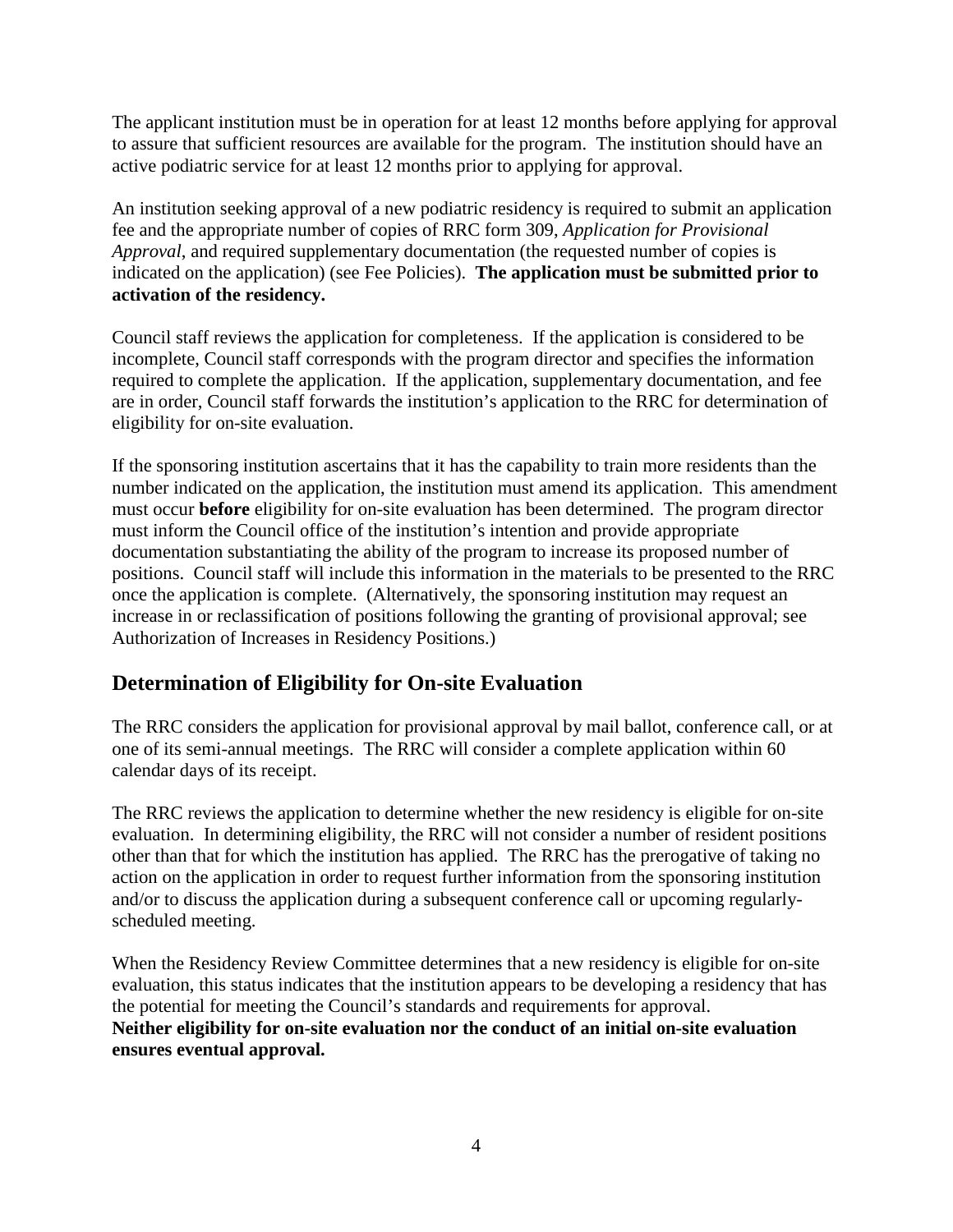Correspondence regarding the RRC action is addressed to the program director. A copy of the letter is forwarded to the chief administrative officer of the sponsoring institution. If eligibility for on-site evaluation is confirmed, the letter includes a copy of CPME 311, *Agenda Guide*, to assist the program director in planning for the initial on-site evaluation.

If the RRC proposes denial of eligibility for on-site evaluation, justification for the action is delineated in the letter and provisions for requesting procedural reconsideration, reconsideration, and appeal are identified (see Procedural Reconsideration, Reconsideration, and Appeal). If the RRC proposes denial of eligibility for on-site evaluation, the institution is required to verify to the Council, in writing, that all program applicants selected for interview and/or incoming residents have been notified of this approval status (applicants must be notified in writing prior to the interview) (see Resident Notification of Action).

# **Withdrawal or Termination of the Application**

A sponsoring institution that has submitted an application for provisional approval or for which eligibility for on-site evaluation has been determined may withdraw its application at any time before the RRC takes an action on the approval status of the program.

If the sponsoring institution fails to respond in writing within six months to written requests from Council staff and/or the RRC for information to complete the application, the application will be terminated by staff. Council staff will correspond with the program director and the institution's chief administrative officer to inform them that the application has been terminated. The sponsoring institution may submit a new application, supplemental materials, and application fee after the application has been terminated.

## **RE-EVALUATION AND CONTINUING APPROVAL OF AN EXISTING RESIDENCY PROGRAM**

Council staff regularly reviews the list of approved programs and contacts the appropriate program directors when re-evaluation is due (see Categories of Approval and Approval Period). For reasons of economic feasibility, Council staff gives consideration to the geographic proximity of institutions when developing the list of institutions to be evaluated during each evaluation cycle.

The Council may elect to deviate from the established on-site evaluation cycle by conducting either a comprehensive or focused visit to follow up on identified concerns. Circumstances that may warrant scheduling a follow-up visit include: when a program has been transferred to another institution, when a residency has undergone a substantial change, when major deterioration in the residency has occurred, and when a formal complaint against an approved residency requires on-site evaluation of the issues related to the complaint. In any event, the Council reserves the right to conduct an evaluation of the residency whenever circumstances require such review. Continuation of approval by the Council is contingent upon the findings of the on-site evaluation. Therefore, the re-evaluation may have an impact on the previouslygranted approval status.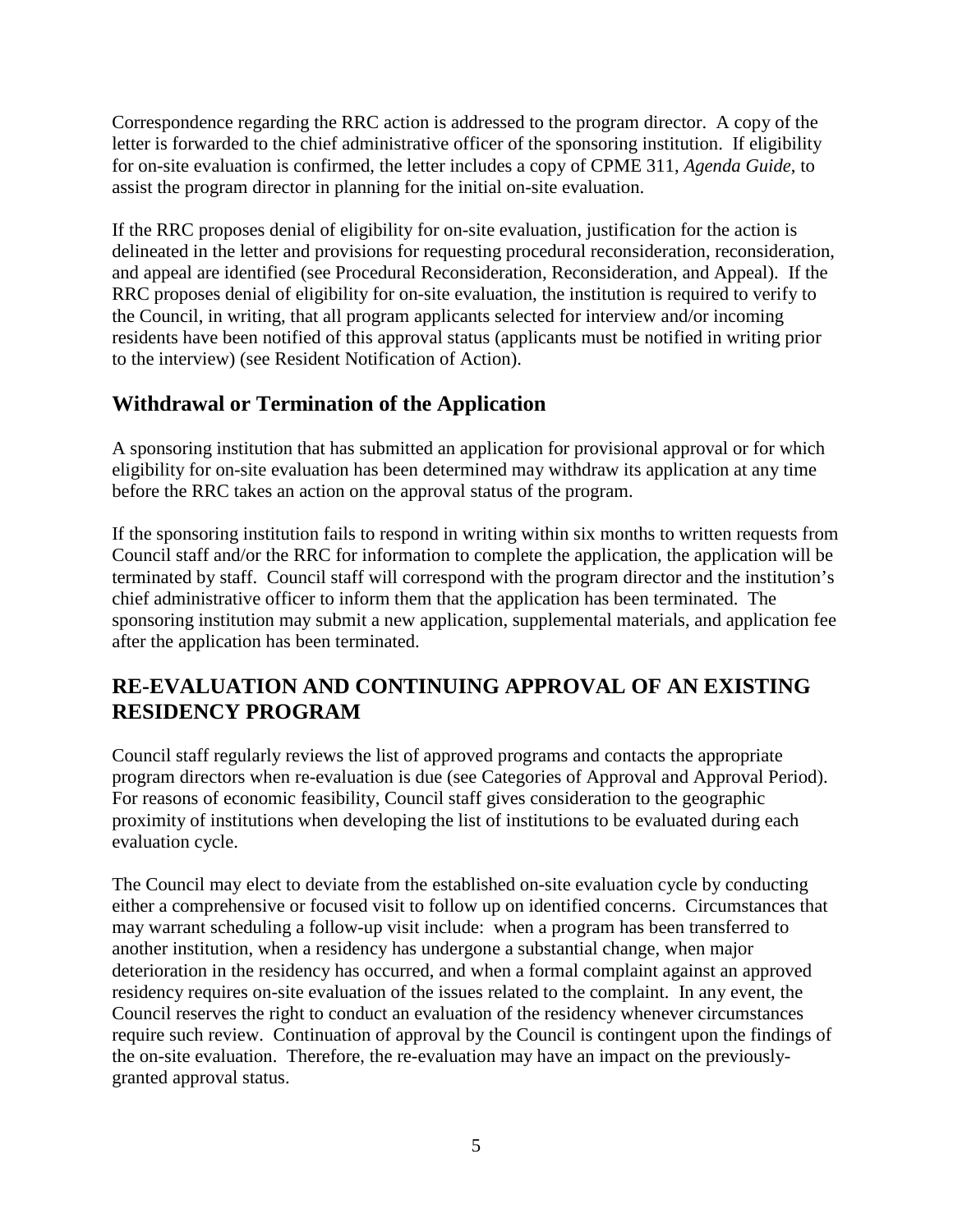#### **Pre-evaluation Materials**

Institutions seeking continuing approval of residencies must submit CPME form 310, *Preevaluation Report,* along with all required supplementary documentation. If the pre-evaluation report is considered to be incomplete, the program director will be notified and requested to submit the required information. An on-site evaluation will not be conducted if this requested material is not received, which may jeopardize the approval status of the program.

## **ON-SITE EVALUATION (NEW AND EXISTING RESIDENCY PROGRAMS)**

The on-site evaluation is conducted to assess the general quality of the residency, the institution's ability to establish a curriculum that assures that each resident achieves the competencies identified by the Council, and the institution's plans for continued improvement. The evaluation team appointed to conduct the visit gathers information related to validation of the institution's application for provisional approval or pre-evaluation report. The evaluation team develops a report of its findings that includes a narrative summary that identifies program strengths and weaknesses and areas of potential noncompliance.

Evaluation team members do not act as consultants to the residency or the sponsoring institution. The team members' primary roles as fact-finders and observers are to provide the RRC an assessment of the sponsor's potential compliance with the Council's standards and requirements. With a view toward assisting the institution to understand more completely its role as related to the residency, the evaluation team report may include non-binding recommendations for improvement of the program.

#### **Evaluation Team**

The Council chair appoints the evaluation team based upon a recommendation from the RRC chair and Council staff. The initial on-site evaluation is conducted by at least two evaluators, one of whom must be a podiatric physician. On-site re-evaluation of an approved residency is conducted by a team comprised of at least three persons, two of whom must be podiatric physicians. Under certain circumstances, two podiatric physicians may evaluate an approved residency.

The institution has the prerogative of rejecting any member of the proposed evaluation team when an appropriate cause related to conflict of interest can be clearly identified. In such a case, a written statement from the sponsoring institution is to be submitted to the Council office no later than 30 calendar days before the date of the on-site evaluation, affording the Council sufficient opportunity to appoint a replacement evaluator. The Council does not appoint members to the evaluation team who have any known conflict of interest in the evaluation of the institution, including graduates and current and former faculty members or administrators of the institution.

The evaluation team represents the Council and the RRC. At least one of the members of the evaluation team is an ABPOPPM diplomate, and at least one of the members of the evaluation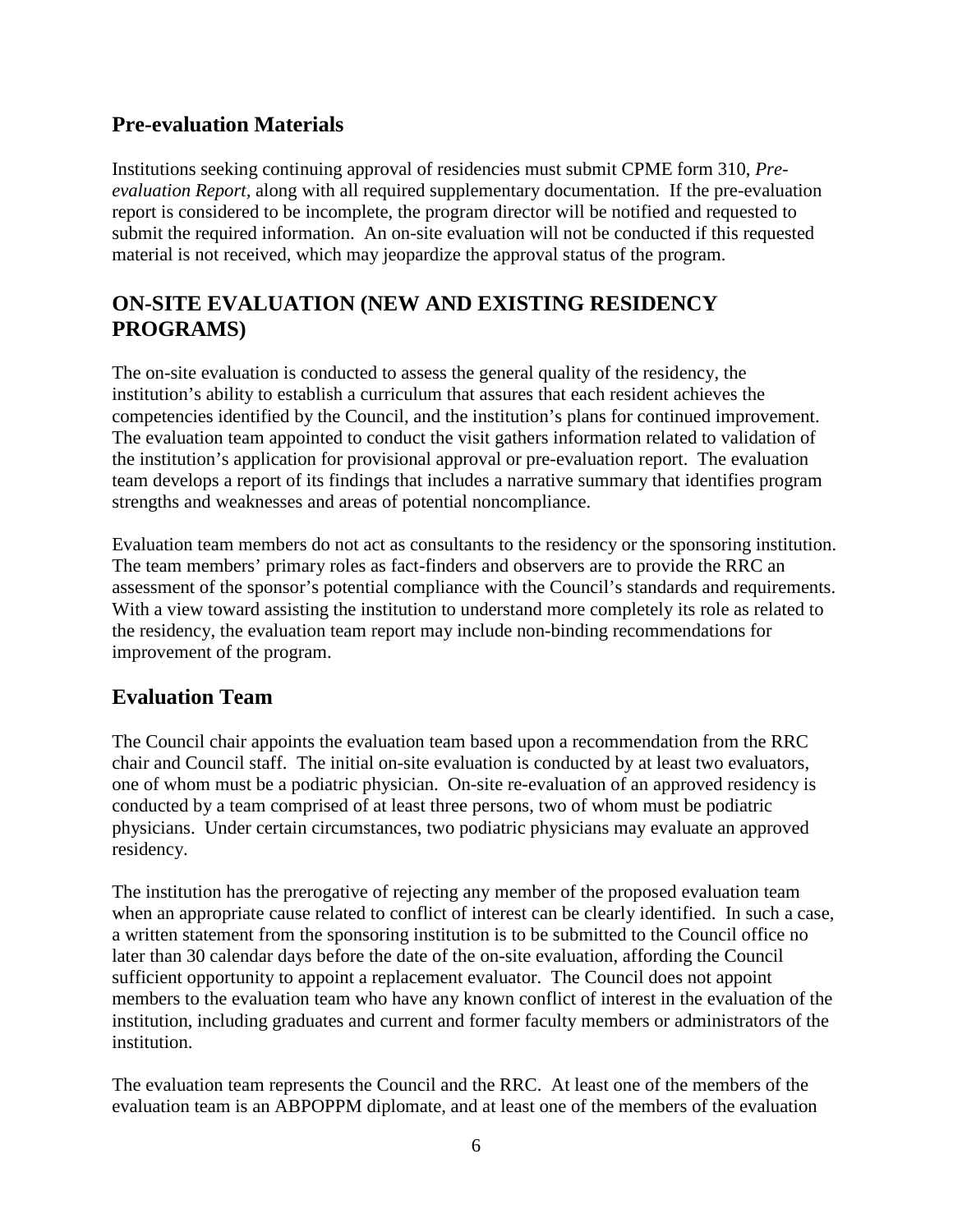team is an ABPS diplomate. Potential evaluators representing the RRC are identified as a collaborative effort of the Council, RRC, ABPOPPM, and ABPS.

Evaluation team members also may include, but not be limited to, current and former members of the Council and the Council's committees and members of the Council's professional staff. Another individual (e.g., a representative of the state board for examination and licensure) may accompany an evaluation team to observe the on-site evaluation.

If the Council and/or the RRC elect to conduct a focused visit, the individual(s) appointed to conduct the visit may represent either the Council or the RRC, depending upon the reason(s) for which the visit is scheduled.

Individuals who are selected to serve on Council evaluation teams will have participated in a training session for residency evaluators. Individuals who are selected to serve as team chairs will have participated previously in on-site evaluations of residencies.

#### **Preparation for On-site Evaluation**

The chair of the evaluation team determines the date of the on-site evaluation in conjunction with the program director and the other member(s) of the evaluation team. Once eligibility for on-site evaluation is determined for a new program, the evaluation is conducted in sufficient time to allow for consideration of the report of the on-site evaluation at regularly-scheduled meetings of the RRC and the Council. Ordinarily, an institution sponsoring an existing program is given approximately 45 calendar days notice prior to the on-site evaluation. The timeline for evaluating an existing program may be abbreviated when the on-site evaluation is conducted in response to RRC and/or Council concerns about major deterioration or change in the residency or when a formal complaint against an approved residency requires on-site evaluation of the issues related to the complaint.

Once the evaluation team and the sponsoring institution have agreed on the date and time of the evaluation, Council staff corresponds with the program director to confirm the names of the members of the evaluation team and the time and date of the evaluation. A copy of CPME 311, *Agenda Guide* is forwarded to the program director. Using the agenda guide, the director is required to prepare a schedule identifying personnel to be interviewed by the evaluation team. The agenda must be forwarded to the Council office at least four weeks prior to the on-site visit.

The program director of a provisionally-approved or an existing residency also must make available appropriate resident log forms to the evaluation team at least four weeks prior to the date of the evaluation. The team members review the logs to establish a list of charts that they wish to review during the on-site evaluation. The team provides this list to the director in

advance of the on-site evaluation. The evaluation team retains the prerogative of requesting additional charts on the day of the visit if warranted.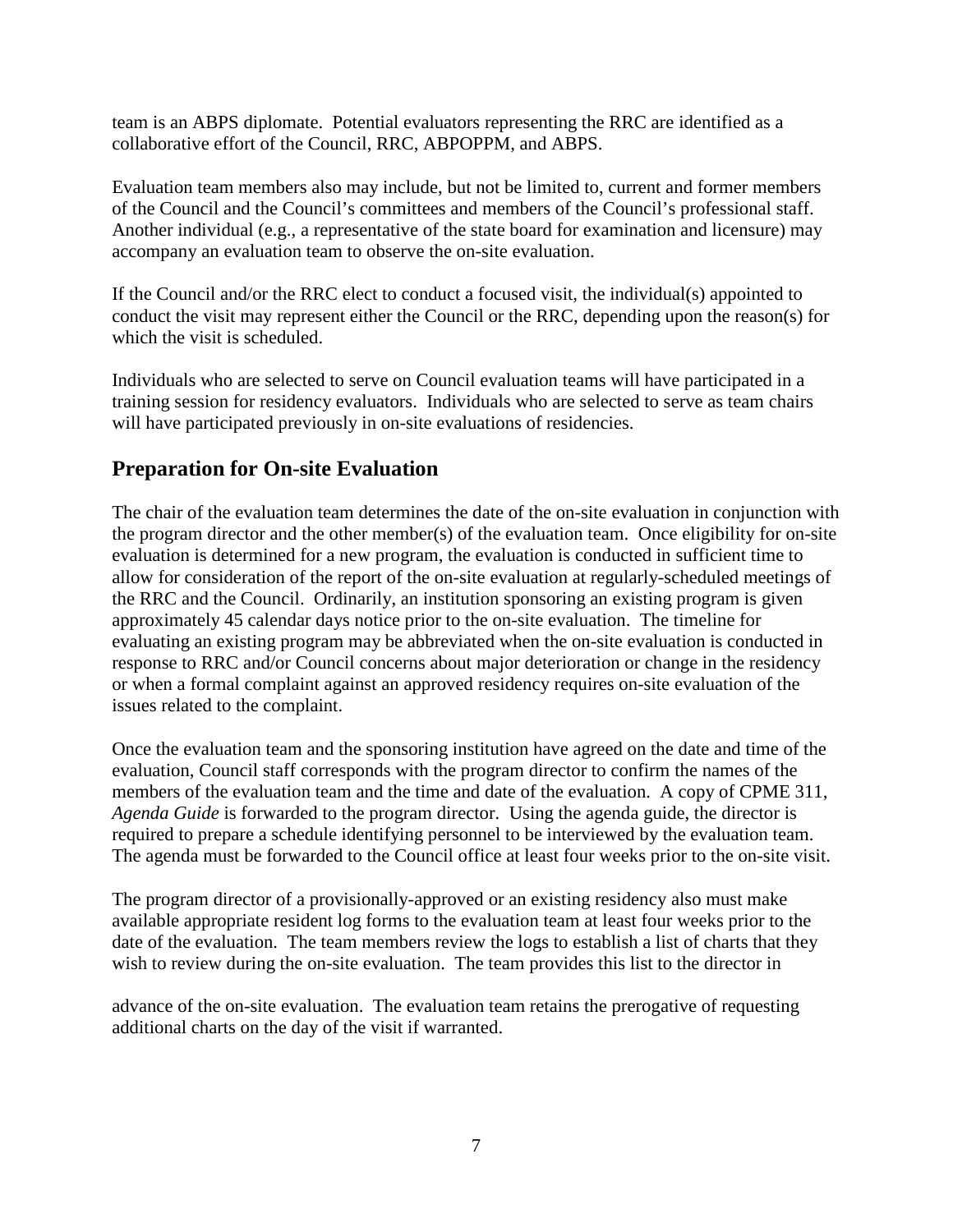When a focused visit is scheduled, the letter informing the program director of the date of the evaluation includes specific information related to interviews to be conducted and information to be available for review by the evaluator.

#### **Conduct of the On-site Evaluation**

Depending on the number of individuals and facilities involved, a minimum of one day (8 hours) is required to evaluate a podiatric residency. In order that the evaluation team may assess the curriculum content and the extent of resident supervision, the agenda for the on-site evaluation requires that key participants in the program be interviewed, as indicated in CPME 311.

As part of the on-site evaluation, the team conducts interviews with the program director, chief administrative officer, director of medical education, members of the podiatric and non-podiatric faculty, and, for provisionally-approved and existing programs only, the podiatric resident(s). The evaluation includes a tour of the physical facilities, executive sessions of the evaluation team to discuss findings and recommendations, and a concluding session with the program director and the chief administrative officer to discuss the findings. During the exit interview with institutional representatives, the evaluation team chair explains the Council's procedures for initial and/or continuing approval of residencies (specifically, the sequence of events that will follow the visit).

Failure of key participants in the residency to be available will be cause for cancellation of the on-site visit, which may jeopardize the approval status of the program.

## **Preparation of the Report**

The evaluation team prepares a draft report based on observations and impressions from the on-site evaluation. The team forwards this draft report to the Council office for editing. The edited draft of the report is then returned to each member of the team for review and comments.

A draft copy of the report, consisting of a summary of findings, a list of interviewees, areas of potential noncompliance, and recommendations, is forwarded to the program director and the chief administrative officer of the sponsoring institution.

The sponsoring institution is encouraged to provide a substantive response to areas of potential noncompliance and recommendations identified by the evaluation team, as well as any supporting documentation, prior to consideration of the report by the RRC. The cover letter to the institution specifies the deadline for their receipt. Factual information included in the report may be corrected by the institution; however, impressions and observations based on the on-site visit will not be modified.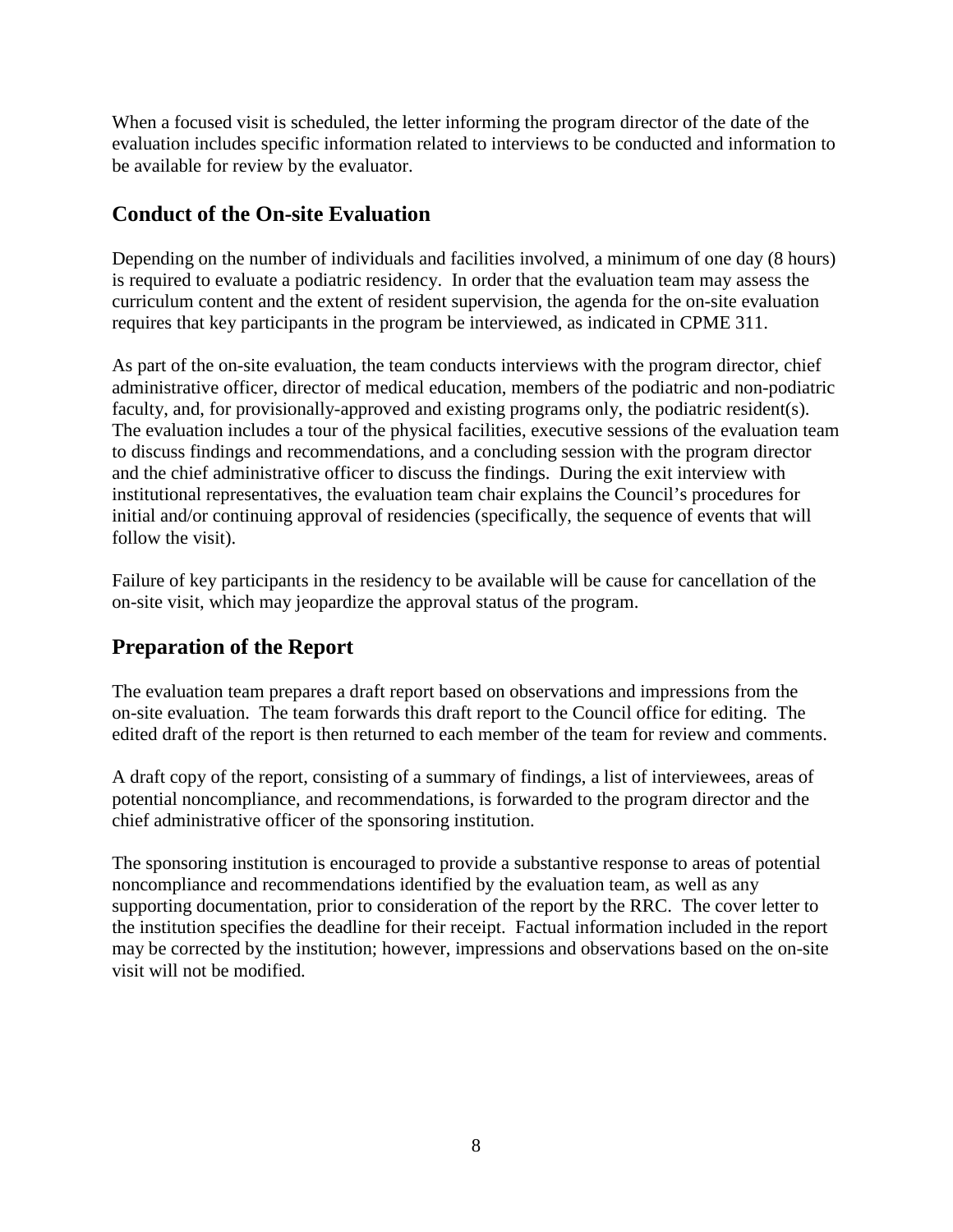The following steps are included in the approval process:

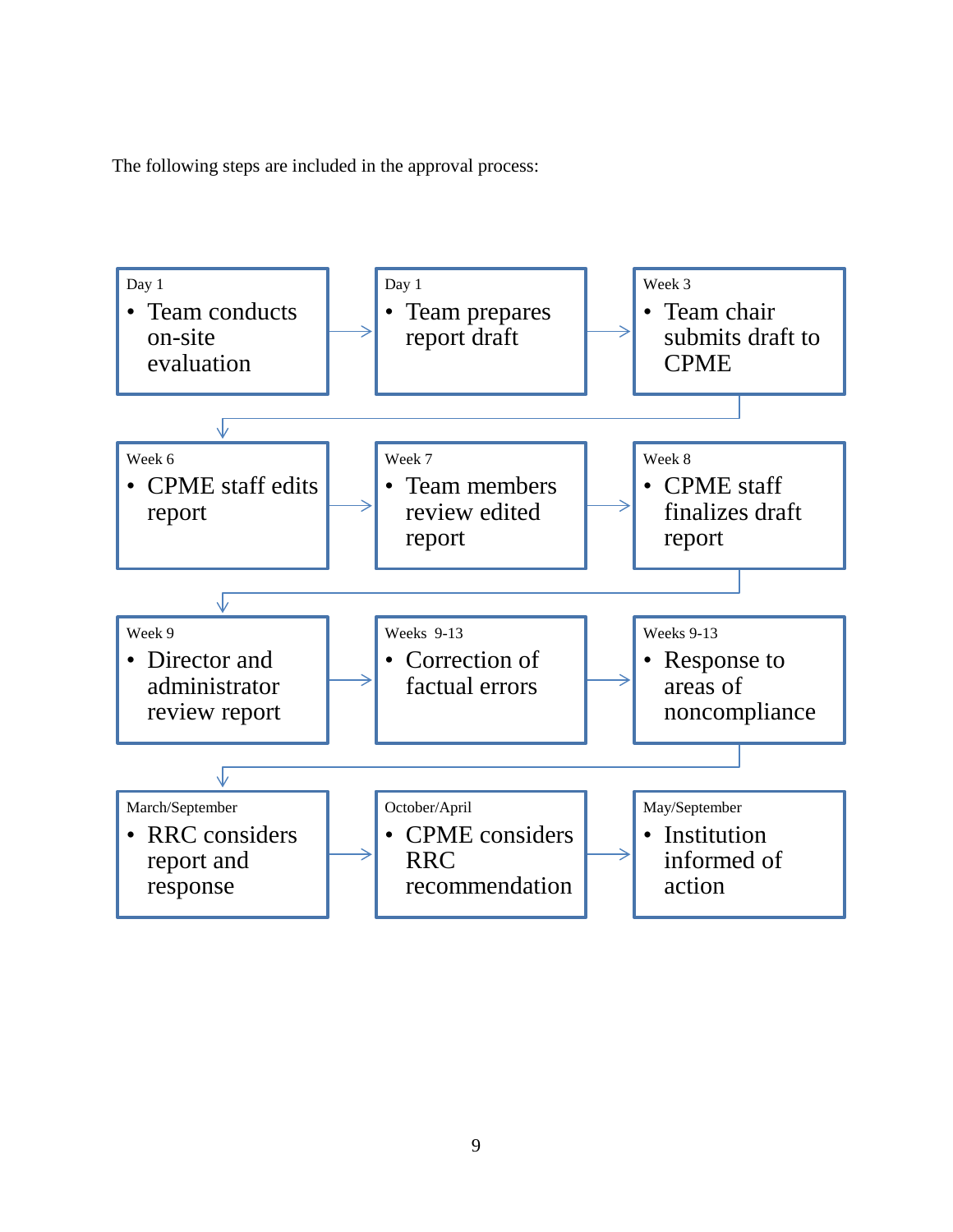# **CONSIDERATION BY THE RRC AND THE COUNCIL**

#### **RRC Review**

The RRC meets prior to each of the semiannual meetings of the Council. The Committee reviews evaluation team reports, institutional responses to evaluation team reports, interim progress reports from provisionally-approved programs, progress reports from provisionallyapproved and approved programs, and requests for reconsideration.

During discussions about the approval status of individual residencies, any member of the RRC who is affiliated with the institution under consideration in a governance, administrative, staff, or faculty capacity must recuse himself or herself from the deliberations. Members of the RRC who served on the most recent residency evaluation team are required to recuse themselves from voting until the Council has determined a final approval action.

#### Review of Evaluation Team Reports

For each residency visit where a member of the RRC is a member of the evaluation team, the RRC member provides a verbal summary of team findings and answers any questions of the Committee. For each visit where a member of the RRC is not on the team, a member of the Committee is designated by Council staff as a "liaison" to the team. The liaison Committee member communicates the team's findings and presents the team's evaluation report to the Committee. The liaison is expected to be fully prepared for the presentation of the team report to the RRC. This includes detailed review of pre-evaluation materials, the team report, and all pertinent correspondence, such as the response(s) to the report, and consultation with the team chair after the visit. Council staff forwards the materials to the liaison Committee member.

The liaison Committee member is expected to have open communication with the team chair in order to facilitate discussion of the report. If the liaison has any questions regarding the report these should be discussed with the team chair and clarified prior to the RRC meeting at which the report is presented. In addition, the liaison should inform the team chair of the dates of the RRC meeting at which the report will be considered and obtain a telephone number where the team chair can be reached during the time frame of the meeting. Telephone contact during the meeting may be needed to clarify ambiguities or to answer questions that arise during Committee's discussion of the report.

Based upon discussion with the RRC member on the team or the RRC liaison to the team, review of the draft of the evaluation team report and any response submitted by the sponsoring institution, the RRC makes a confidential recommendation to the Council regarding the approval status of the program (see Categories of Approval and Approval Period). The confidential recommendation includes the approval status, date by which the next on-site evaluation must be conducted and/or approval period, authorized number of residents, identification of areas that are in noncompliance with Council standards and requirements, identification of areas of noncompliance that have been addressed in the institution's response to the evaluation team report, identification of areas that merit commendation, and a schedule for requesting progress reports, including the interim progress report required of a provisionally-approved program.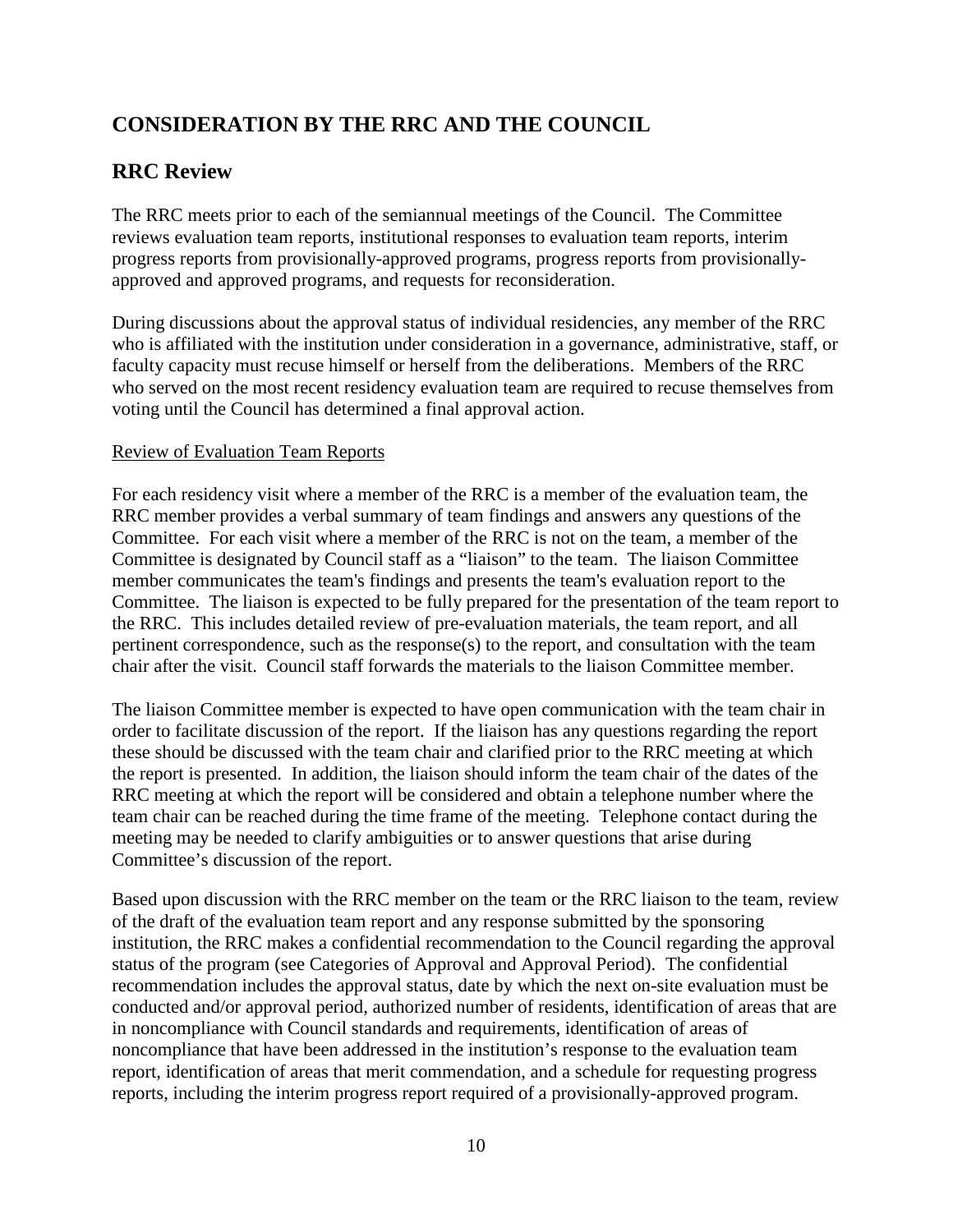In reviewing an on-site evaluation report, the RRC has the prerogative of recommending that the Council revise the report, which may include adding, modifying, or deleting areas of potential noncompliance.

#### Review of Interim Progress Reports and Progress Reports

The RRC considers interim progress reports submitted by provisionally-approved programs related to development of the proposed clinical and didactic curriculum once the resident is active in the program (see Categories of Approval and Approval Period).

The RRC also considers progress reports submitted by existing provisionally-approved and approved programs related to correction of specific areas of noncompliance and/or concerns identified by the RRC and/or the Council.

Based upon review of the progress report and/or the interim progress report, the RRC determines the extent to which the submitted information addresses previously-identified concerns and/or makes a confidential recommendation to the Council regarding the approval status of the program (see Categories of Approval and Approval Period).

The confidential recommendation includes the approval status, date by which the next on-site evaluation must be conducted and/or approval period, authorized number of residents, identification of areas that are in noncompliance with Council standards and requirements, identification of areas of noncompliance that have been addressed in the progress report, identification of areas that merit commendation, and a schedule for requesting progress reports. The institution may be requested to submit further documentation of progress made in addressing areas of noncompliance and/or concerns expressed by the RRC.

In reviewing an interim progress report and/or a progress report, the RRC has the prerogative to add, modify, or delete areas of noncompliance or to recommend that the Council add, modify, or delete areas of noncompliance.

#### **Council Action**

At a meeting of the Council, the chair of the RRC presents for each residency program the confidential recommendation of the RRC regarding approval status, date by which the next onsite evaluation must be conducted and/or approval period, authorized number of residents, identification of areas that are in noncompliance with Council standards and requirements, identification of areas of noncompliance that have been addressed in the institution's response to the evaluation team report or in the institution's progress report, identification of areas that merit commendation, and a schedule for requesting progress reports. Areas of noncompliance determined by the Council may include, but are not limited to, those indicated by the evaluation team and the RRC. The institution may be requested to submit documentation of progress made in addressing areas of noncompliance and/or concerns expressed by the RRC or the Council.

Approval actions are taken by the Council at official meetings of the Council. Under special circumstances, mail ballots or conference calls may be used for residency approval decisions.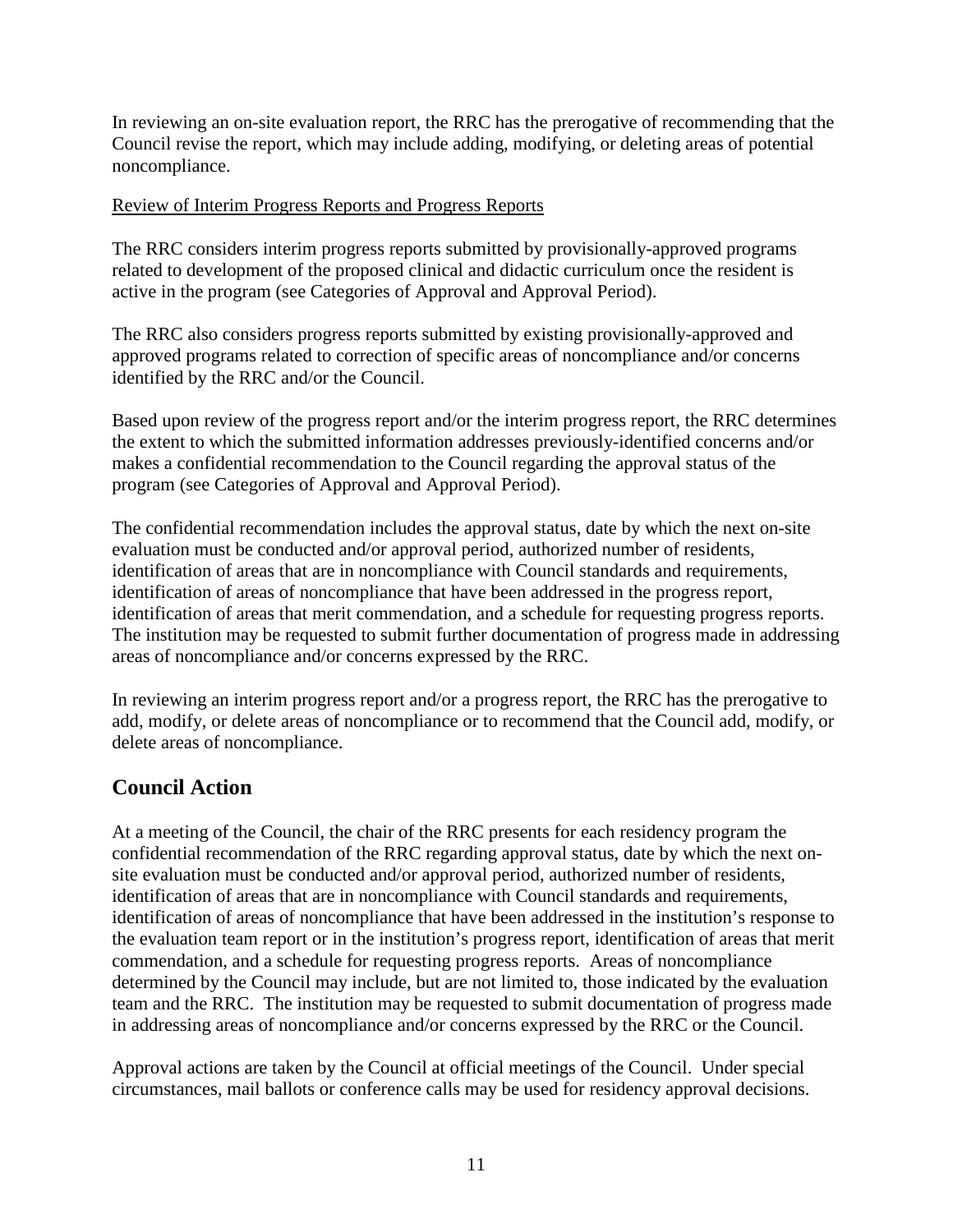During discussions about the approval status of individual residencies, any member of the Council who is affiliated with the institution under consideration in a governance, administrative, staff, or faculty capacity must recuse himself or herself from the deliberations. Members of the Council who served on the most recent residency evaluation team are required to recuse themselves from discussion and voting until the final approval action has been determined.

# **CATEGORIES OF APPROVAL AND APPROVAL PERIOD**

The following approval actions are available to the Council:

- For a **new residency that has completed an initial on-site evaluation**, the Council grants provisional approval or withholds provisional approval.
- For a **provisionally-approved residency that has submitted an interim progress report and/or a progress report**, the Council extends provisional approval (with or without further progress reports) or probation with an immediate on-site evaluation.
- For a **provisionally-approved residency that has completed an on-site re-evaluation**, the Council extends approval (with or without further progress reports) or extends probation.
- For an **existing approved residency that has completed an on-site re-evaluation or that has submitted a progress report**, the Council extends approval (with or without further progress reports), extends probation, or withdraws approval (the option of withdrawal of approval applies only to a program already on probation).

The Council bases the approval action on the category and number of resident positions that each institution has requested. The Council has established the following categories of approval:

# **Provisional Approval**

Provisional approval indicates recognition of a new residency that, in general, is expected to be in substantial compliance with the Council's standards and requirements for approval upon activation of the program. Provisional approval is determined on the basis of on-site evaluation prior to activation of the residency. When the Council grants provisional approval, this status is effective on the date the action is taken by the Council (see Activation of a Provisionallyapproved Residency). Provisional approval will not be considered for any training year or portion of a training year prior to the effective date of granting of provisional approval.

As a condition of continued provisional approval, the institution must provide an **interim progress report** by a date identified in the approval letter. The interim progress report allows the RRC to monitor the continued development of the program in accordance with the program's proposed clinical and didactic curriculum once the resident is active in the program. The interim progress report includes, but is not limited to, resident logs documenting participation in all relevant podiatric activities, documentation of the program's assessment of the resident's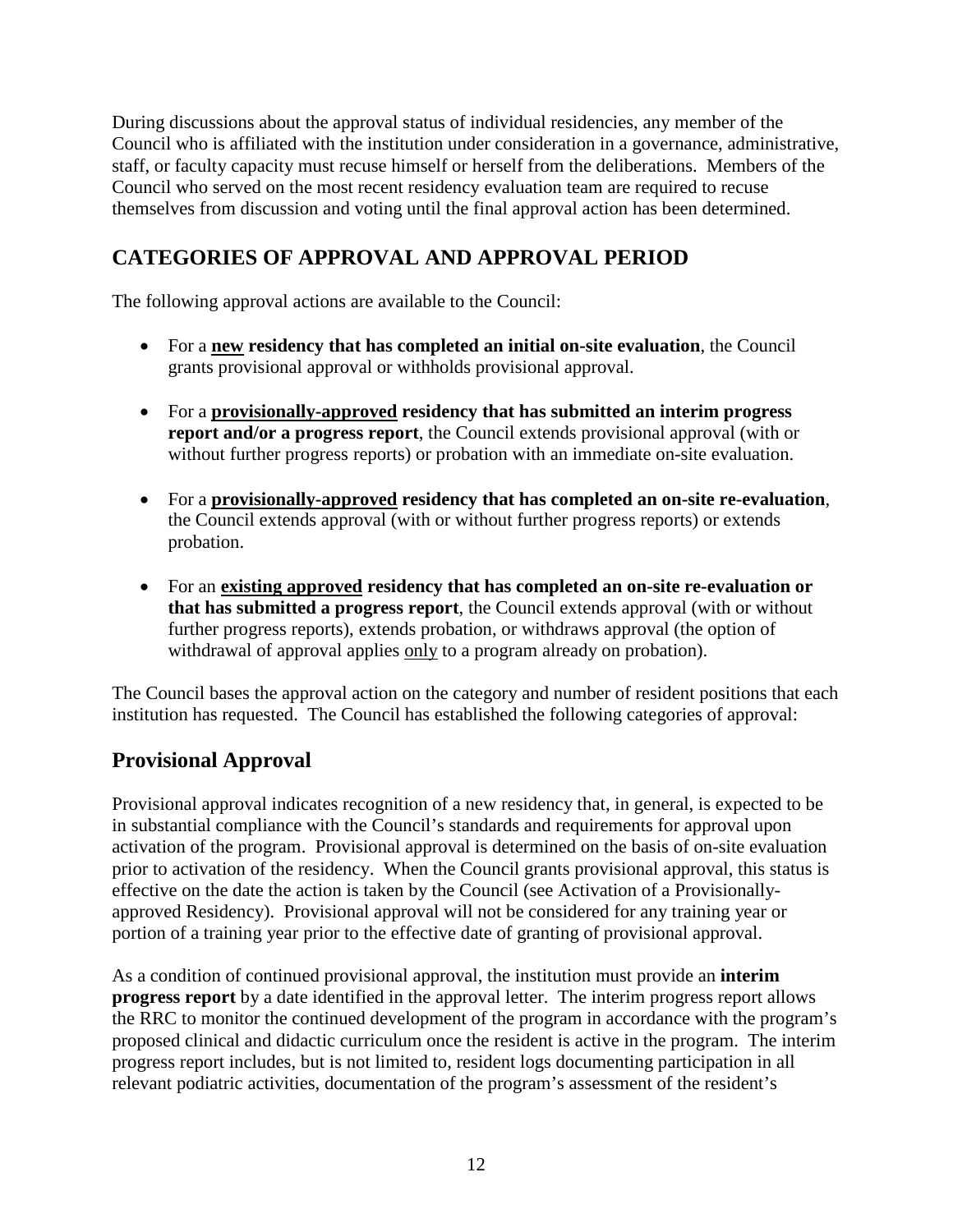progress in achieving the competencies identified by the Council, the formal schedule for clinical training, and the signed resident contract or letter of appointment.

As a further condition of continued provisional approval, the institution also may be requested to provide one or more **progress reports** at specified intervals, as indicated in the approval letter. The progress report(s) is to demonstrate correction of specific areas of noncompliance in meeting one or more requirements and/or to address concerns identified by the RRC and/or the Council. Customarily, the institution is provided at least six months from the time of the on-site evaluation or submission of the most recent progress report to correct areas of noncompliance.

Provisional approval extends no longer than 24 months beyond the designated length of the program.

The approval letter includes the date by which the next scheduled on-site evaluation will occur. Ordinarily, on-site re-evaluation of a **new** provisionally-approved podiatric residency is conducted during the program's fourth year of operation. The RRC and/or the Council may schedule an earlier on-site re-evaluation should significant concerns become evident from review of the program's progress report(s).

# **Approval**

Approval indicates recognition of an existing residency that, in general, is in substantial compliance with the Council's standards and requirements for approval. In granting an extended period of approval, the Council expresses its confidence in the abilities of the institution to continue providing adequate support and implementing ongoing improvements in the residency.

As a condition of continued approval, the institution may be requested to provide one or more progress reports at specified intervals, as indicated in the approval letter. The progress report(s) is to demonstrate correction of specific areas of noncompliance in meeting one or more requirements or to address concerns identified by the RRC and/or the Council. Customarily, the institution is provided at least six months from the time of the on-site evaluation or submission of the most recent progress report to correct areas of noncompliance.

The approval letter includes the date by which the next scheduled on-site evaluation will occur. Re-evaluation of an existing program is scheduled no later than six years from the date of its previous evaluation. The RRC and/or the Council may schedule an earlier on-site re-evaluation should significant concerns become evident from review of the program's progress report(s).

# **Probation**

Probation indicates that a residency is in noncompliance with the Council's standards and requirements for approval to the extent that the quality and effectiveness of the residency are in jeopardy. This category serves as a strong warning to the institution that serious problems exist that could cause the residency to fail. When probation is extended, the residency is considered to be a candidate for withdrawal of approval. The RRC and/or the Council have the prerogative of adding to the probationary action the requirement that no new residents or transfers enter the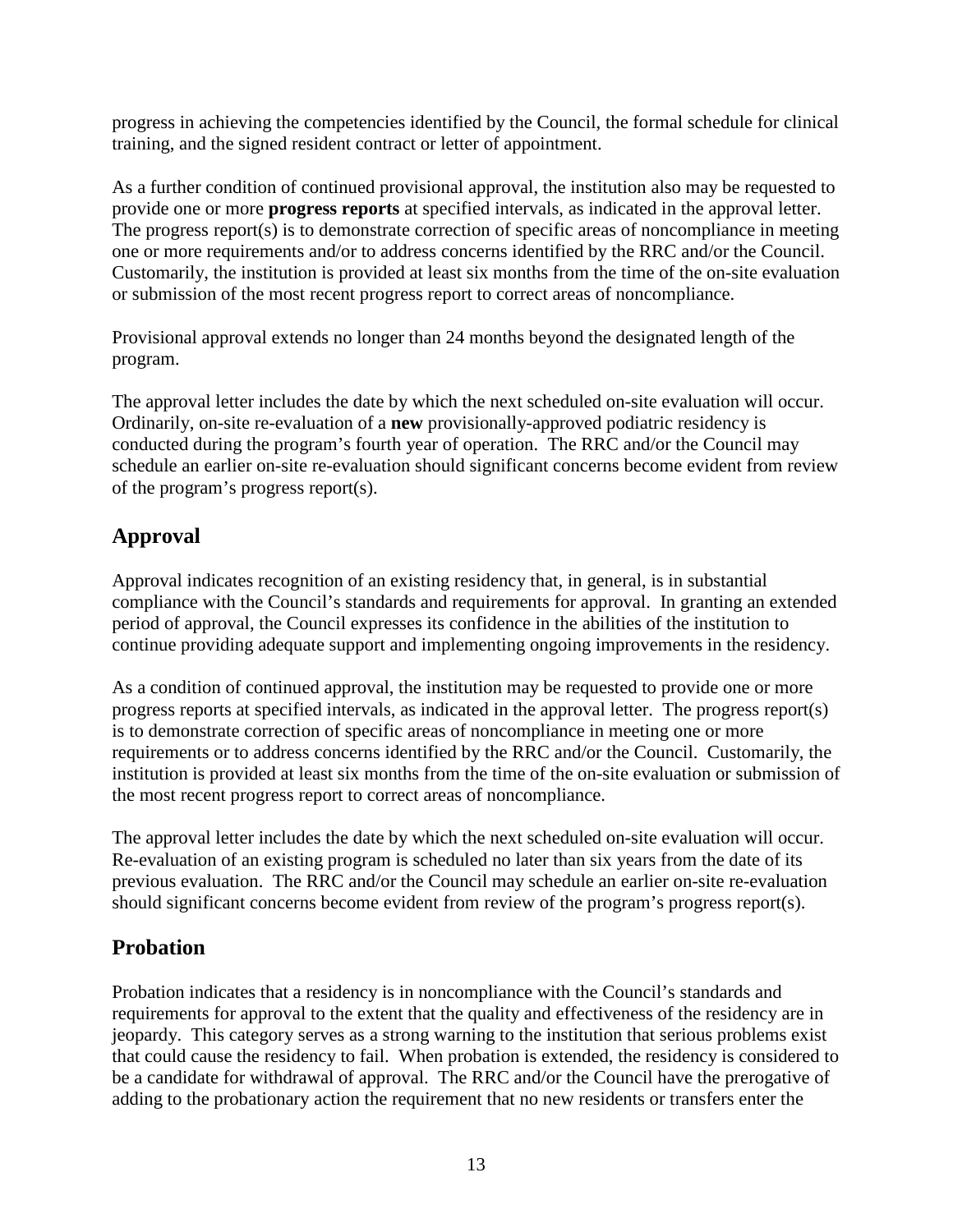residency until areas of noncompliance have been addressed to the satisfaction of the RRC and the Council.

The program must provide evidence of significant progress in correction of areas of noncompliance within a specified period. Customarily, the institution is provided at least six months from the time of the on-site evaluation or submission of the most recent progress report to correct areas of noncompliance. Probation may not extend for more than two years. This category applies only to previously-approved programs (including provisionally-approved programs) and is a published approval status. A decision to extend probation is not subject to the Council's procedures for procedural reconsideration, reconsideration, or appeal.

The institution is required to verify to the Council, in writing, that all current residents, incoming residents, and program applicants selected for interview have been notified of this approval status (applicants must be notified in writing prior to the interview) (see Resident Notification of Action).

## **Administrative Probation**

Administrative probation indicates that a residency has failed to submit information or fees following two separate requests. The category of administrative probation may be activated automatically without vote by the Council based upon a lack of response by the institution to requests related to progress reports, annual or pre-evaluation reports, payment of annual assessment or on-site evaluation fees, resident transfers (releasing and accepting institutions) or other information about the program. The following procedures apply to administrative probation:

- The institution will be notified in writing that materials and/or fees are past due and that the Council will consider placing the residency on administrative probation if no response is received within 30 calendar days.
- If no response is received within 30 calendar days, the institution will be notified in writing that materials and/or fees remain past due and that the Council will place the residency on administrative probation if no response is received within 15 calendar days.
- The program will be placed on administrative probation if materials and/or fees are not received within 15 calendar days.
- Administrative probation is removed when all requested materials and/or fees are received.
- If no response is received from the institution, the Council will withdraw approval of the program at its next scheduled meeting. Withdrawal of approval is based upon the perception that the institution no longer desires to be recognized by the Council and voluntarily withdraws from approved status. The action is viewed as a voluntary decision of the institution; it is not subject to the Council's procedures for procedural reconsideration, reconsideration, or appeal.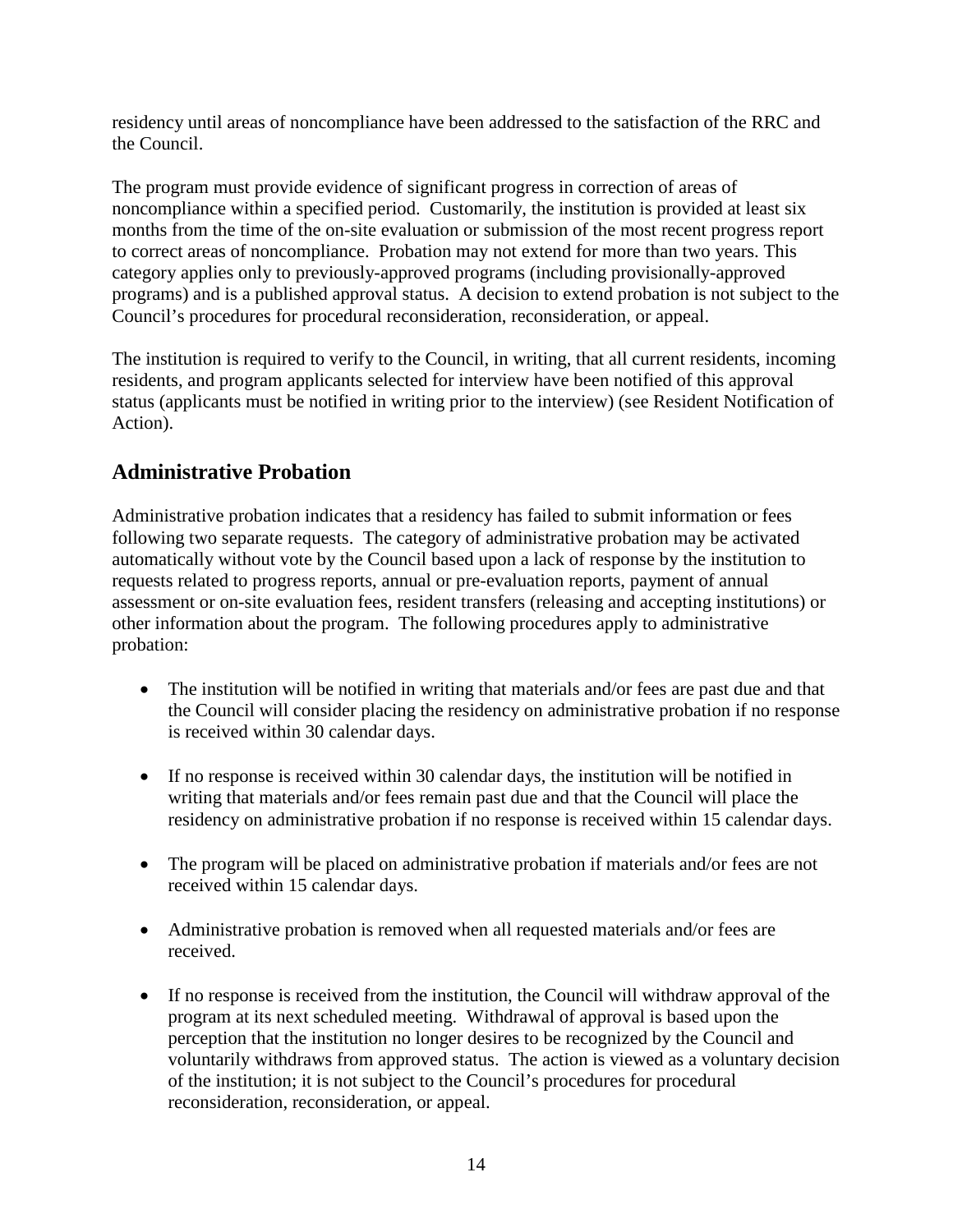This category applies only to previously-approved programs (including provisionally-approved programs and programs approved on a probationary basis) and is a published approval status. A decision to grant administrative probation is not subject to the Council's procedures for procedural reconsideration, reconsideration, or appeal.

The institution is required to verify to the Council, in writing, that all current and incoming residents and program applicants selected for interview have been notified of this approval status (applicants must be notified in writing prior to the interview) (see Resident Notification of Action).

# **Withholding of Provisional Approval**

Withholding of provisional approval is determined in the event that a new program seeking provisional approval evidences substantial noncompliance with the Council's standards and requirements for approval. When the Council proposes withholding provisional approval of a residency, factors that have a significant impact on the effectiveness of the program are identified as the basis for the action. A decision to withhold provisional approval will not become final or be published until the processes of procedural reconsideration, reconsideration, and appeal are exhausted (see Procedural Reconsideration, Reconsideration, and Appeal).

When the Council proposes to withhold provisional approval of a program, the institution is required to verify to the Council, in writing, that all program applicants selected for interview and/or prospective incoming residents have been notified of this approval status (applicants must be notified in writing prior to the interview) (see Resident Notification of Action).

# **Withdrawal of Approval**

Withdrawal of approval is determined under any one of the following conditions:

- A program on probation has failed to correct one or more areas of noncompliance, or a new area(s) of noncompliance has emerged, and therefore the program evidences substantial noncompliance with the Council's standards and requirements for approval.
- An institution withdraws voluntarily from resident training. Actions to withdraw approval voluntarily are not subject to the Council's procedures for procedural reconsideration, reconsideration, and appeal.
- Two or more programs merge into a single new program, resulting in the loss of identity of a previously-approved program.
- An institution that has been placed on administrative probation does not provide requested materials and/or fees.
- A program has remained inactive for a period of more than two consecutive training years (see Inactive Status).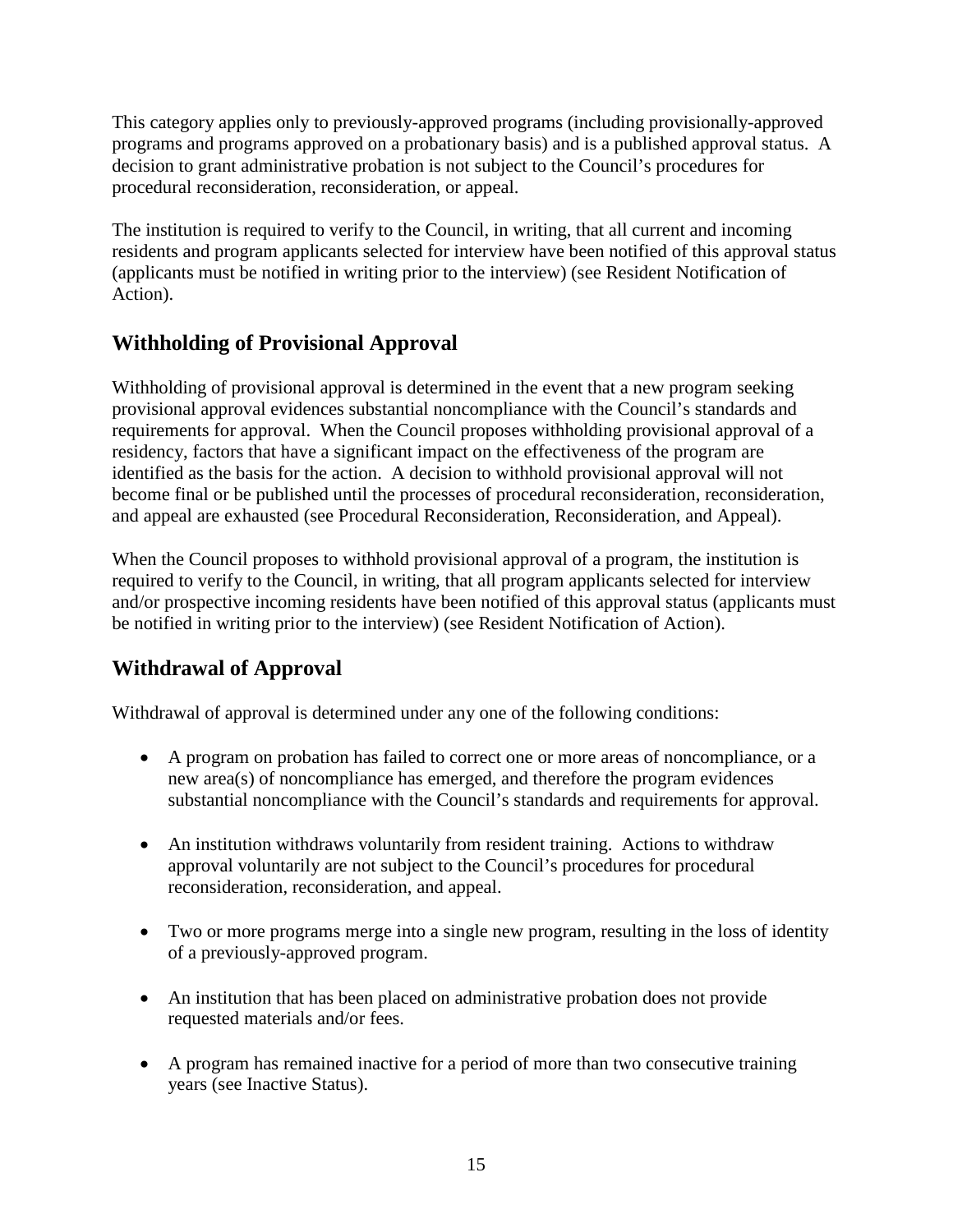When the Council considers an action to withdraw approval, factors that have a significant impact on the effectiveness of the residency are identified as the basis for the action. The RRC and/or the Council have the prerogative of adding to the action to withdraw approval the requirement that no new residents/transfers enter the residency until areas of noncompliance have been addressed to the satisfaction of the RRC and the Council. A decision to withdraw approval will not become final or be published until the processes of procedural reconsideration, reconsideration, and appeal are exhausted. Reconsideration and appeal are available only to sponsors on probation that have failed to correct areas of noncompliance (see Procedural Reconsideration, Reconsideration, and Appeal).

When the Council proposes to withdraw approval of a program, the institution is required to verify to the Council, in writing, that all current and incoming residents, and program applicants selected for interview have been notified of this approval status (applicants must be notified in writing prior to the interview) (see Resident Notification of Action).

## **NOTIFICATION OF ACTION**

Within a reasonable period following each of the Council's two meetings, an approval letter indicating the Council action is forwarded to each institution currently under consideration. Confidential correspondence regarding Council actions is addressed to the program director. A copy of the letter is forwarded to the chief administrative officer of the sponsoring institution.

When the Council action is to place the program on probation, to continue probation, to place the program on administrative probation, to withhold provisional approval, or to withdraw approval, the letter to the director is sent by certified mail, with a return receipt requested. Letters to withhold provisional approval or to withdraw approval are forwarded to the director within 30 calendar days of the Council action.

Each letter indicates the approval status of the program and the number of authorized positions, including identification of the number of added credential positions. When the Council takes an action that requests submission of an interim progress report and/or a progress report, the letter identifies the reason(s) for taking the action. The letter outlines the necessary information that must be submitted for the RRC and Council to review the approval status of the program at future scheduled meetings, as well as the date on which this information is due in the Council office.

When the Council considers withholding provisional approval or withdrawing approval, the letter advising the institution of the proposed action contains: (a) the specific reason(s) for taking the proposed action, (b) the date the action becomes effective unless a request for procedural reconsideration or reconsideration is received from the institution, (c) the right of the institution to request procedural reconsideration, reconsideration, and appeal and the date by which such a request must be received by the Council, and (d) the institution's obligation to inform current residents, incoming residents, and program applicants selected for interview regarding the approval status of the program.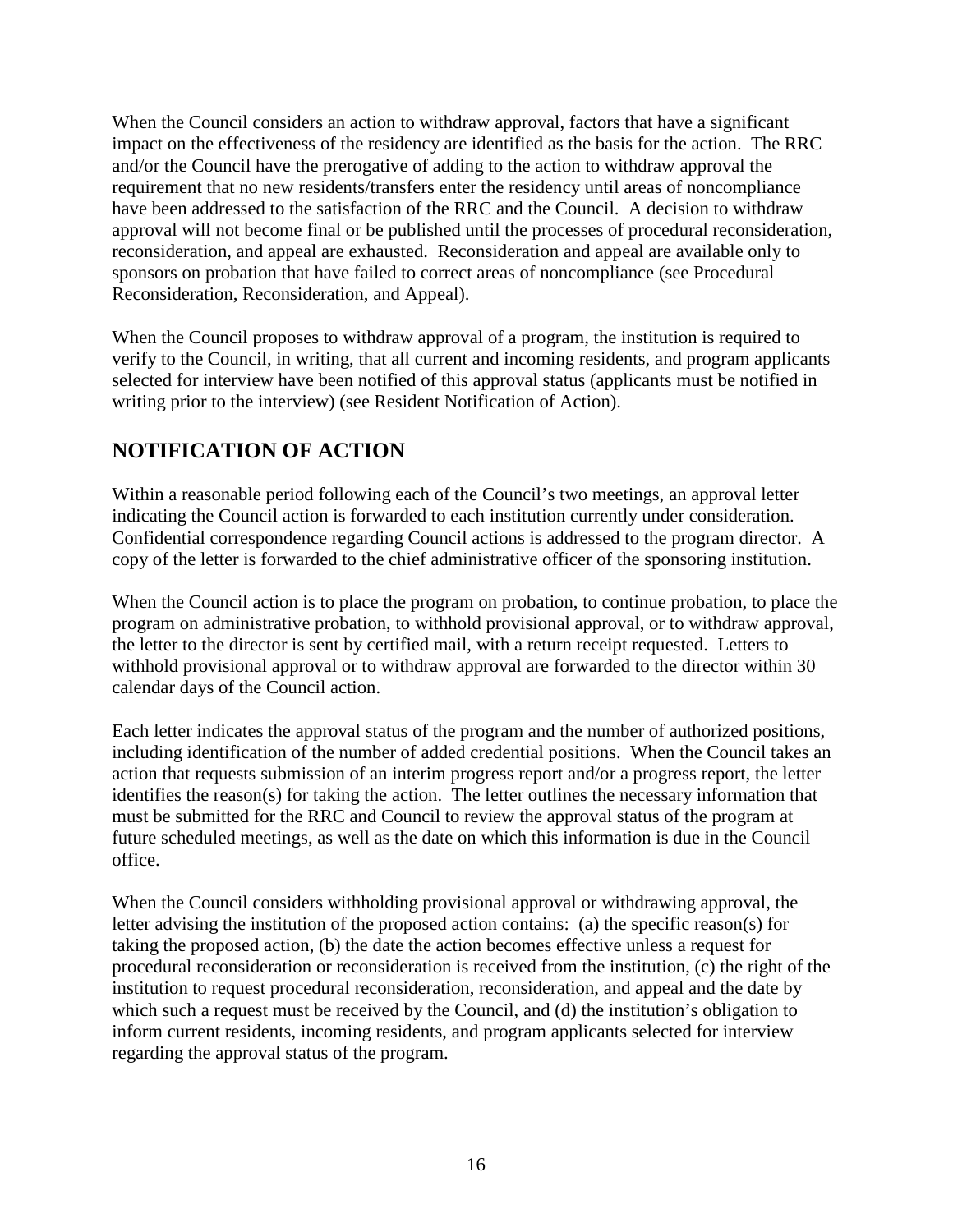When a residency is placed on administrative probation, the program director and the chief administrative officer of the institution receive notification from Council staff that the institution has failed to respond to at least two requests for information or payment of fees. The institution is informed of its responsibility to notify current residents, incoming residents, and program applicants selected for interview of the approval status of the program. The letter to the institution also describes the consequence of withdrawal of approval if immediate attention is not directed to responding to the Council's previous requests.

When the approval action is based on the report of an on-site evaluation, a final copy of the report is enclosed with the approval letter. The report reflects the residency program as it existed at the time of the on-site evaluation. The final report does not, therefore, reflect program modifications made subsequent to the on-site evaluation that may have been described in the institution's response to the draft report. The institution may distribute the final report as it wishes and is encouraged to provide as wide a distribution as possible to the faculty members who participate in the program.

The Council awards a certificate to institutions sponsoring programs recognized in the categories of provisional approval and approval.

# **RESIDENT NOTIFICATION OF ACTION**

When the Council or the RRC takes or proposes certain actions, the sponsoring institution is required to verify to the Council, in writing, that all current residents, incoming residents, and program applicants selected for interview have been notified (applicants must be notified in writing prior to the interview). Current residents, incoming residents, and program applicants must be notified of denial of eligibility for initial on-site evaluation, probation, administrative probation, withholding of provisional approval, withdrawal of approval, denial of an increase in positions, and voluntary termination of the program.

The institution must submit a copy of the letter sent to the applicant/incoming resident/current resident. The institution also must submit either the applicant's/incoming resident's/current resident's written acknowledgment of the status of the program or verifiable documentation of this individual's receipt of the institution's letter (i.e., signed copies of return receipts for certified mail). These materials must be received in the Council office within 50 calendar days of the director's receipt of the letter informing the institution of the action taken by the RRC or the Council.

# **ACTIVATION OF A PROVISIONALLY-APPROVED RESIDENCY**

As stated previously, when the Council grants provisional approval, this status is effective on the date the action is taken by the Council. Provisional approval will not be considered for any training year or portion of a training year prior to the effective date of granting of provisional approval.

The Council recognizes that a residency may have an effective date of provisional approval that is later than the customary starting date of July 1. The Council permits the sponsoring institution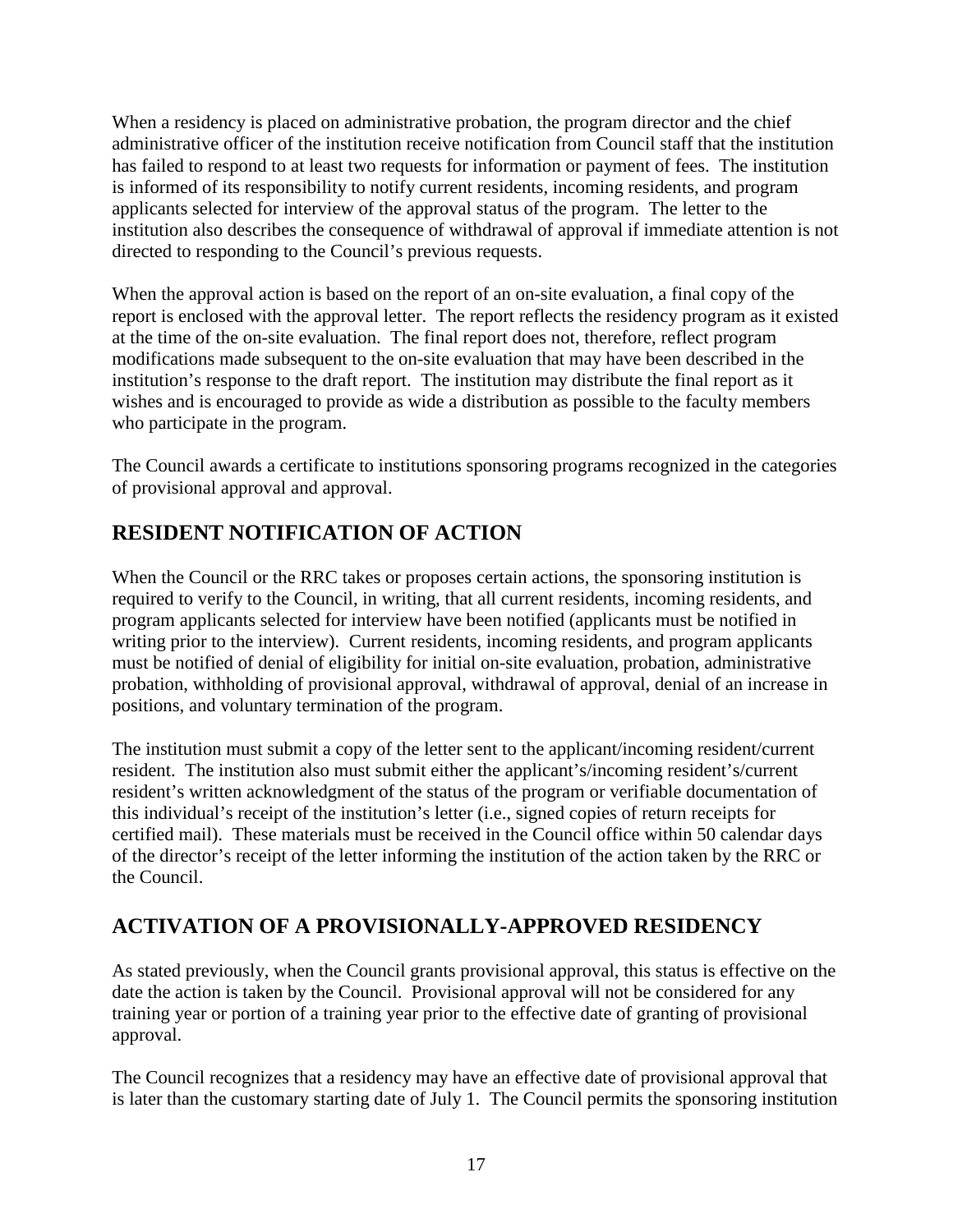to begin its second complement of residents on its preferred starting date (e.g., July 1) during the program's second year of operation.

The Council will withdraw provisional approval if the residency is not activated within two calendar years of the effective date of provisional approval. This action is not subject to the Council's procedures for reconsideration, reconsideration, or appeal.

# **PROCEDURAL RECONSIDERATION, RECONSIDERATION, AND APPEAL**

The following reconsideration and appeal procedures are available for each of the following proposed adverse actions.

If the RRC proposes **denial of eligibility for on-site evaluation**, the institution may request one of the following:

- Procedural reconsideration, followed by reconsideration, followed by appeal, **or**
- Reconsideration, followed by appeal.

If the RRC proposes **denial of either an increase in positions or reclassification of positions**, the institution may request one of the following:

- Procedural reconsideration, followed by reconsideration, **or**
- Reconsideration.

If the Council proposes **withholding provisional approval or withdrawing approval**, the institution may request one of the following:

- Procedural reconsideration, followed by reconsideration, followed by appeal, **or**
- Reconsideration, followed by appeal.

**A request to initiate the processes of procedural reconsideration, reconsideration, or appeal will be accepted for cause and will not be accepted solely on the basis of dissatisfaction with the proposed adverse action, nor will it be accepted on the basis of modifications made subsequent to the determination of the adverse action.** A residency that conforms to Council standards, requirements, and/or procedures following determination of an adverse action (resulting in withholding of provisional approval or withdrawal of approval) will be viewed as a new residency and will be required to follow the application procedures described earlier in this publication.

The institution receives formal written notification of the adverse action following the action of the RRC or the Council. The basis for the adverse action and the institution's right to request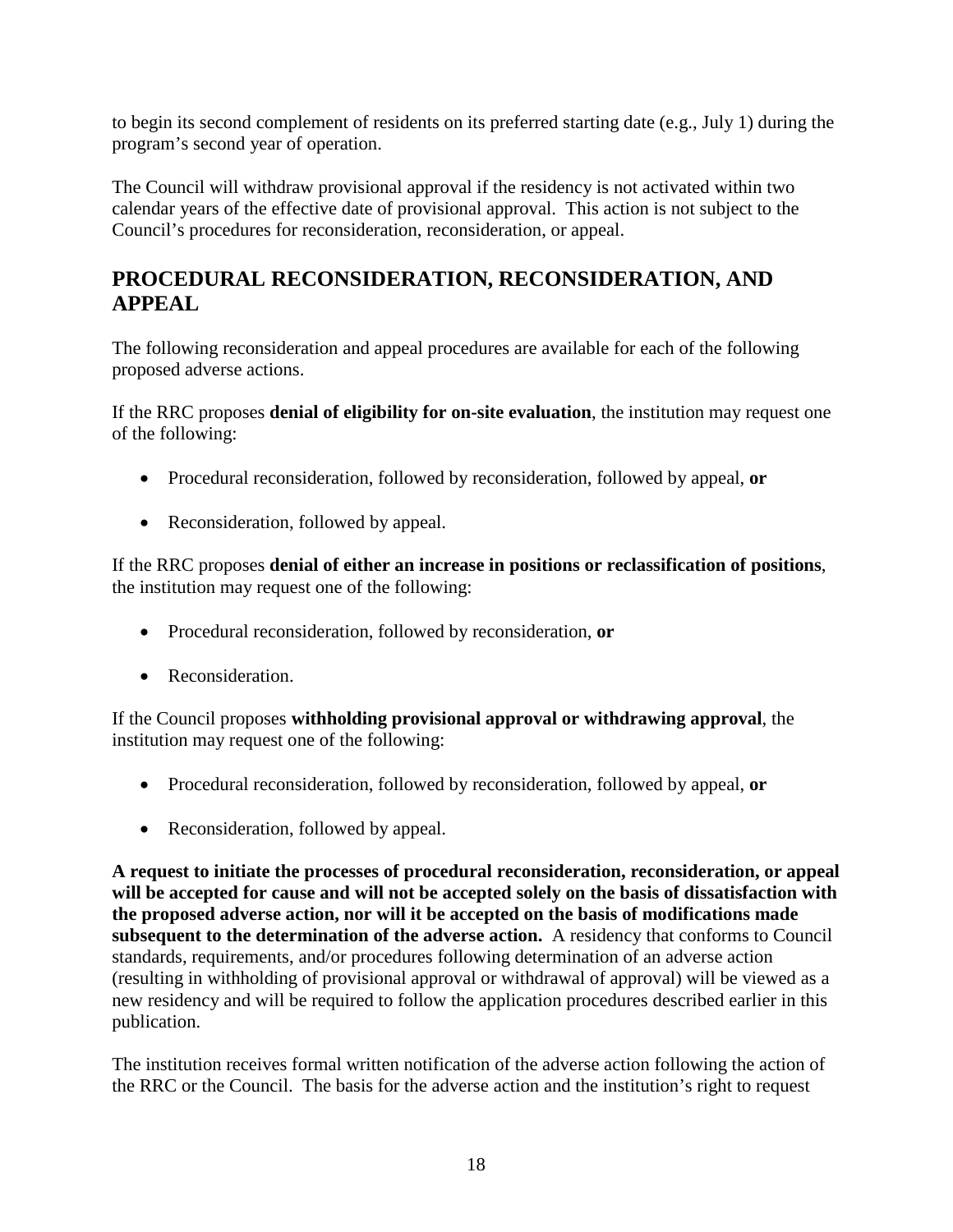procedural reconsideration, reconsideration, and appeal are stated clearly in the notification letter.

When the RRC or the Council considers an adverse action, the action does not become final, nor is it published, until the institution has been afforded opportunity to complete the processes related to procedural reconsideration, reconsideration, and/or appeal. If the institution does not initiate the procedural reconsideration, reconsideration, or appeal processes, the institution's rights to due process through the Council are viewed to be exhausted.

During this due process period, the approval status of the residency reverts to the status prior to the adverse action. If the Council sustains an action to withdraw approval, the final action becomes effective at the conclusion of the academic year in which the action is sustained.

#### **Procedural Reconsideration**

Procedural reconsideration is the process that allows the institution the opportunity to request that the Council review the proposed adverse action for the purpose of determining whether the Council, the RRC, or the evaluation team failed to follow Council procedures described in this publication. Because procedural reconsideration is designed for the review of errors in the application of Council procedures, matters of disagreement related to issues of substance will not be reviewed within the procedural reconsideration process. Such matters, however, may be identified as the basis for a request for reconsideration and/or appeal.

A request for procedural reconsideration must be submitted within 15 calendar days following receipt of the notification letter. If such a request is not submitted and postmarked within this 15-day period, the Council considers the institution to have waived all rights to procedural reconsideration. The sponsoring institution is encouraged to submit its written request to the Council office by certified mail, with a return receipt requested.

The request for procedural reconsideration must identify the procedure(s) in question and describe in detail the institution's claim that the procedure(s) was not followed, including any documentary evidence to support the claim. Following receipt by Council staff, the request for procedural reconsideration is considered by the Council's Executive Committee by conference call or actual meeting. The Council acknowledges in writing the receipt of all procedural reconsideration materials.

Based on a recommendation of the Executive Committee, a decision may be made by the Council, either by conference call or meeting to: (1) sustain the previous action, (2) rescind the previous action and refer the matter for additional review by the RRC, or (3) defer action and conduct a new on-site evaluation. If a new evaluation is conducted, the cost of the evaluation is shared equally by the institution and the Council. The program director and the institution's chief administrative officer are notified of the action taken with respect to the procedural reconsideration no later than 30 calendar days following the next scheduled meeting of the Council following the original determination of the action that led to the request for procedural reconsideration.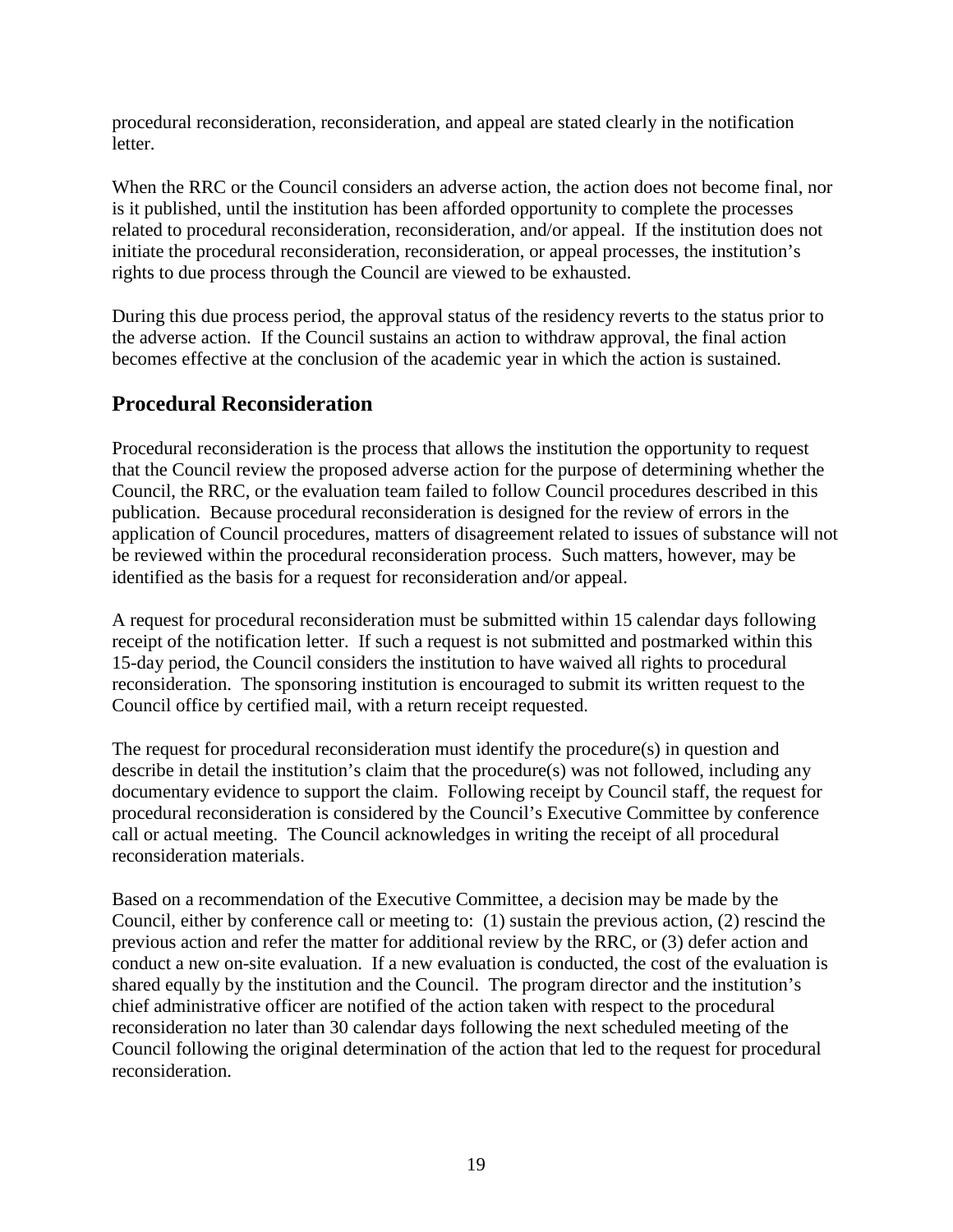#### **Reconsideration**

Reconsideration is the process that allows the institution the opportunity to request that the RRC and/or the Council review the proposed adverse action for the purpose of determining whether any error or omission occurred in making the decision.

A written request for reconsideration must be received in the Council office within 30 calendar days following receipt of the notification letter. If a request for reconsideration is not received within this 30-day period, the Council considers the institution to have waived all rights to reconsideration and subsequent appeal. The sponsoring institution is encouraged to submit its written request to the Council office by certified mail, with a return receipt requested.

The request must include specific facts and reasons for which the institution contends the adverse action should not be taken, as well as an appropriate number of copies of substantiating materials. Council staff acknowledges in writing the receipt of all reconsideration materials. Following receipt by Council staff, the materials are considered by the RRC by conference call or at its next scheduled meeting. Reconsideration related to denial of eligibility for on-site evaluation or an increase in positions may be considered by the RRC by conference call or at its next scheduled meeting. Reconsideration related to withholding of provisional approval or withdrawal of approval must be considered by the RRC at its next meeting.

Related to proposed actions to deny eligibility for on-site evaluation or to deny an increase in positions, the RRC has the options of rescinding or sustaining the proposed action. Reconsideration of the adverse action is completed no later than the next scheduled meeting of the RRC following the original determination. The program director and the institution's chief administrative officer are notified of the RRC action.

Based on a recommendation of the RRC, a decision to sustain or rescind a proposed action to withhold provisional approval or withdraw approval is considered by the Council at its next scheduled meeting. A recommendation may be made by the RRC and/or the Council to assess the request for reconsideration by conducting an on-site evaluation of the residency. The on-site evaluation is designed to evaluate the particular issues or concerns related to the adverse action. When an on-site evaluation is conducted, action is deferred to the second scheduled meeting following the original determination of the adverse action. The program director and the institution's chief administrative officer are notified of the Council's action.

During the reconsideration process, a representative(s) of the institution under reconsideration may request in writing the opportunity to provide a statement to the RRC regarding the proposed adverse action. Any additional information that is to be brought to the attention of the RRC must be submitted to the Council office prior to the meeting. The institution must provide an appropriate number of copies of all written materials.

# **Appeal**

Following completion of the procedural reconsideration and/or reconsideration processes, the institution may appeal the decision to a hearing committee. The appeal process followed by the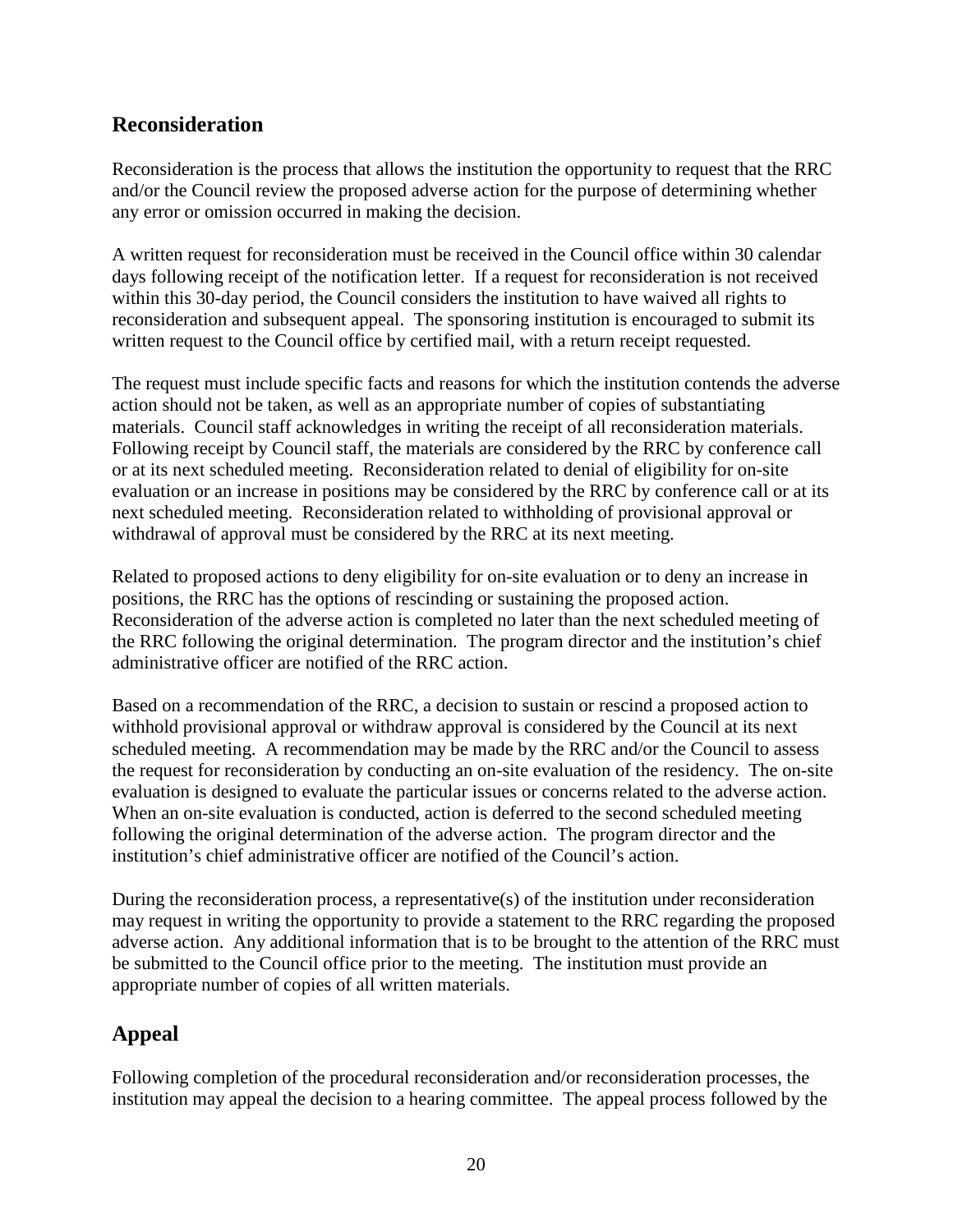Council is articulated in CPME 935, *Guidelines for the Conduct of Appeal Hearings*. The institution is free to pursue a substantive and/or procedural claim.

# **REAPPLICATION FOLLOWING WITHHOLDING OR WITHDRAWAL OF APPROVAL**

An institution seeking approval of a residency program that has had provisional approval withheld or approval withdrawn is expected to follow the procedures outlined for new residencies (see Application for Provisional Approval of a New Residency Program and Fees). With respect to re-evaluation of a program that has had provisional approval withheld or approval withdrawn, the RRC will focus principal attention on those areas that were of greatest concern in the original decision to withhold provisional approval or withdraw approval.

# **AUTHORIZATION OF INCREASES IN RESIDENCY POSITIONS**

Increases in residency positions are considered and authorized by the RRC. Applications for increases are considered by mail ballot, conference call, or at a regularly-scheduled meeting of the RRC. The RRC has the prerogative of taking no action on the application in order to request further information from the sponsoring institution and/or to discuss the application during a subsequent mail ballot, conference call, or upcoming regularly-scheduled meeting.

Institutions seeking authorization of increases in positions in provisionally-approved and/or approved residencies are required to submit RRC form 345, *Application for Increase in Positions*, required supplemental materials, and an application fee (see Fee Policies). The application must be submitted prior to activation of the residency position(s), preferably at least six months before the anticipated starting date. A six-month lead time is necessary should additional information be required. The RRC will consider the request for an increase within 60 calendar days of receipt of a complete application.

#### **The effective date of granting an authorization of increased residency positions by the RRC will be no earlier than the date on which the program has both authorization of the increase and the additional resident(s) in place.**

In order to determine whether the institution has the appropriate resources for an increase in residency positions, the RRC will review the following information:

- The last on-site evaluation report, pertinent progress report materials, and most recent approval letter.
- Pertinent section(s) of annual report(s) submitted since the most recent on-site evaluation.
- A completed *Application for Increase in Positions*, RRC form 345. The application provides information regarding the rationale for the proposed increase with supporting documentation to justify the increased number of positions.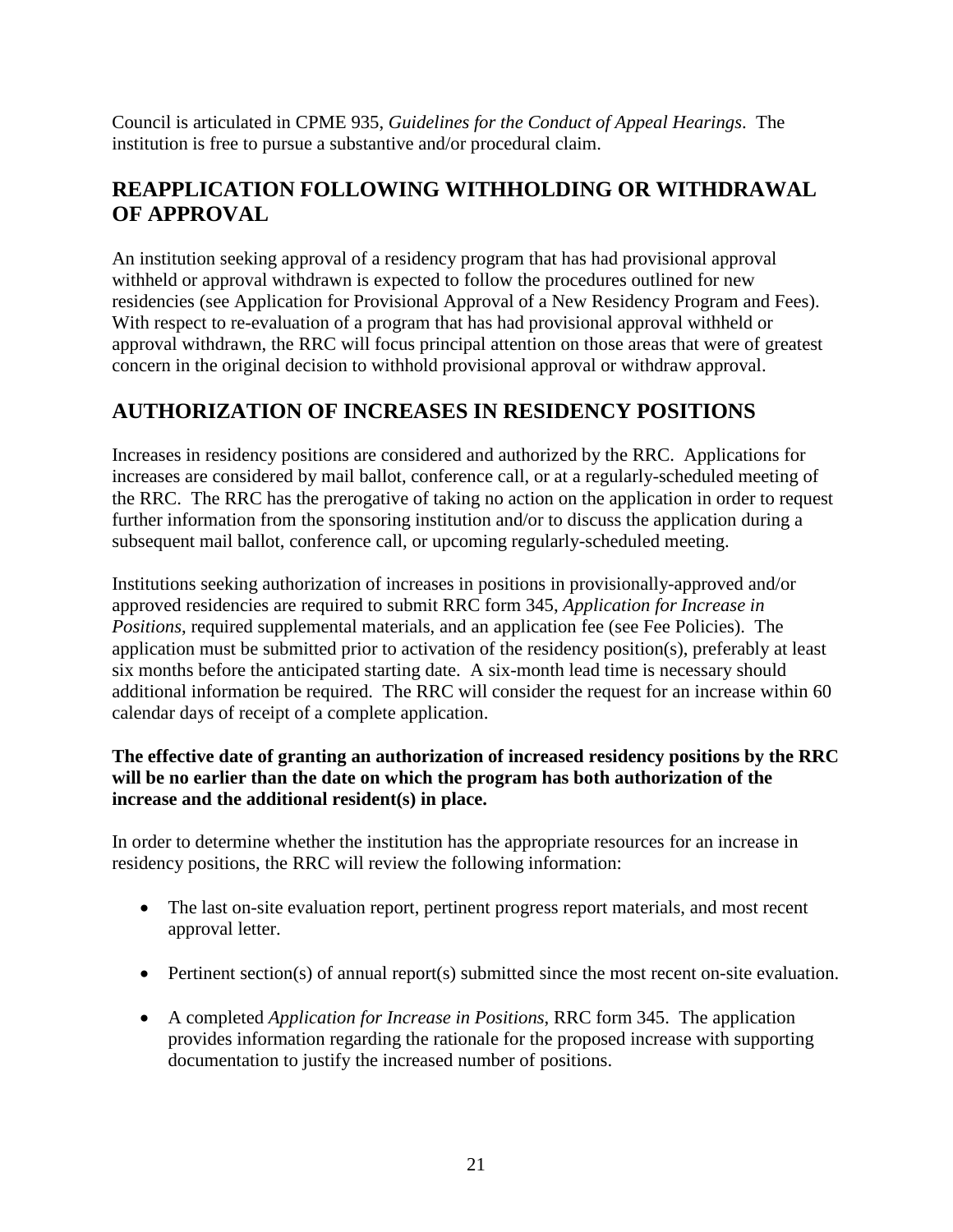**The RRC will not consider an application for an increase submitted by a program on probation.** If a program on probation increases positions without authorization, the Council will withdraw approval of the program at its next scheduled meeting.

If the new positions have already been activated in an approved program and authorization is denied, the RRC will mandate, by placing the program on probation, a reinstatement of the number of positions existing prior to the increase, effective at the beginning of the next residency year.

If the RRC proposes denial of the increase in positions, the institution is required to verify to the Council, in writing, that all current and incoming residents and program applicants selected for interview have been notified of the proposed denial (applicants must be notified in writing prior to the interview) (see Resident Notification of Action).

If the sponsoring institution fails to respond in writing within six months to written requests from Council staff and/or the RRC for information to complete the application, the application will be terminated by staff. Council staff will correspond with the program director and the institution's chief administrative officer to inform them that the application has been terminated. The sponsoring institution may submit a new application, supplemental materials, and application fee after the application has been terminated.

# **RECLASSIFICATION OF APPROVED POSITIONS**

Applications for reclassifying approved positions are considered by mail ballot, conference call, or at a regularly-scheduled meeting of the RRC. The RRC has the prerogative of taking no action on the application in order to request further information from the sponsoring institution and/or to discuss the application during a subsequent mail ballot, conference call, or upcoming regularly-scheduled meeting.

A program may request reclassification of one or more non-added credential positions to added credential positions in provisionally-approved and/or approved residencies by submitting RRC form 346, *Application for Reclassifying Positions*, required supplemental materials, and an application fee (see Fee Policies). The application must be submitted prior to reclassification of the residency position(s), preferably at least six months before the anticipated change. A sixmonth lead time is necessary should additional information be required. The RRC will consider the request for an increase within 60 calendar days of receipt of a complete application.

In order to determine whether the institution has the appropriate resources for the reclassification of residency positions, the RRC will review the following information:

- The last on-site evaluation report, pertinent progress report materials, and most recent approval letter.
- Pertinent section(s) of annual report(s) submitted since the most recent on-site evaluation.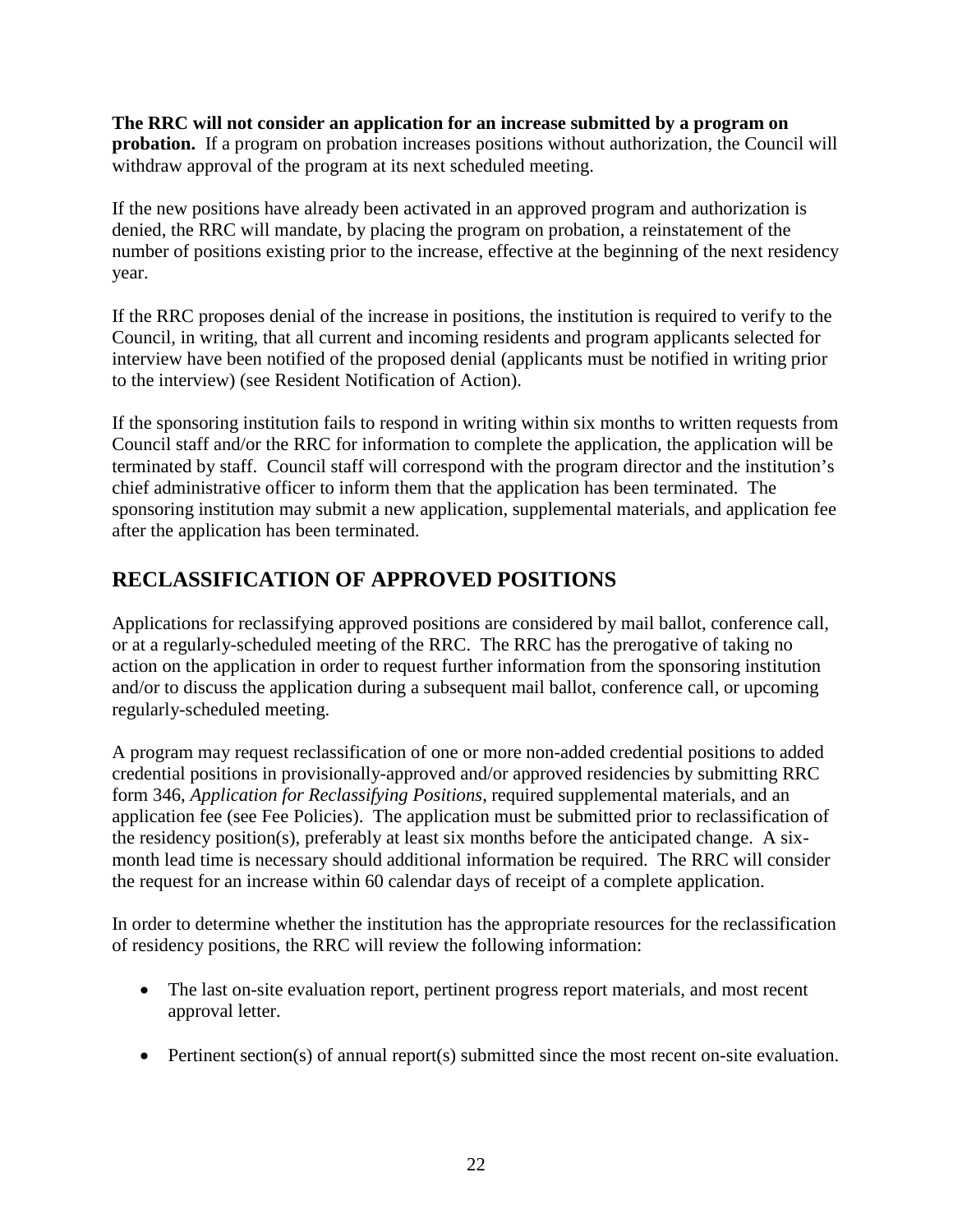• A completed *Application for Reclassifying Positions*, RRC form 346. The application provides information regarding the rationale for the proposed increase with supporting documentation to justify the increased number of positions.

**The RRC will not consider an application for a reclassification submitted by a program on probation.** If a program on probation reclassifies positions without authorization, the Council will withdraw approval of the program at its next scheduled meeting.

If the RRC proposes denial of the reclassification in positions, the institution is required to verify to the Council, in writing, that all current and incoming residents and program applicants selected for interview have been notified of the proposed denial (applicants must be notified in writing prior to the interview) (see Resident Notification of Action).

If the sponsoring institution fails to respond in writing within six months to written requests from Council staff and/or the RRC for information to complete the application, the application will be terminated by staff. Council staff will correspond with the program director and the institution's chief administrative officer to inform them that the application has been terminated. The sponsoring institution may submit a new application, supplemental materials, and application fee after the application has been terminated.

# **INACTIVE STATUS**

A residency or position(s) in an approved residency that are temporarily inactive will be considered eligible for continued approval for a period not to exceed two years immediately following completion of the last full year of training. A residency that is not reactivated within two years must follow the application procedures for new programs if and when training is reinitiated. If a residency position(s) is not reactivated within two years, the sponsoring institution must submit RRC form 345, *Application for Increase in Positions*, and the application fee if and when the position(s) are to be reactivated. (An inactive program or position is one in which funding, staffing, or available training resources have been interrupted or in which a suitable or interested candidate for the residency has been unavailable.)

Institutions with inactive, approved programs are required to submit annual report forms and annual assessment fees throughout the recognized period of inactivation.

# **RESIGNATION, TERMINATION, OR SUSPENSION OF THE RESIDENT**

If a resident resigns from or is terminated or suspended from a residency for any reason, written notice must be sent to the Council office within 30 calendar days of the termination date. It is the responsibility of the program director to notify the Council of any resignation, suspension, or termination of a resident, regardless of the approval status of the program.

If the resident's appointment is suspended or terminated, the notice must indicate the general cause for the termination but need not contain a statement of specific facts. The notice also must contain a description of the process by which the suspension or termination decision was reached to assure that institutional due process procedures were followed.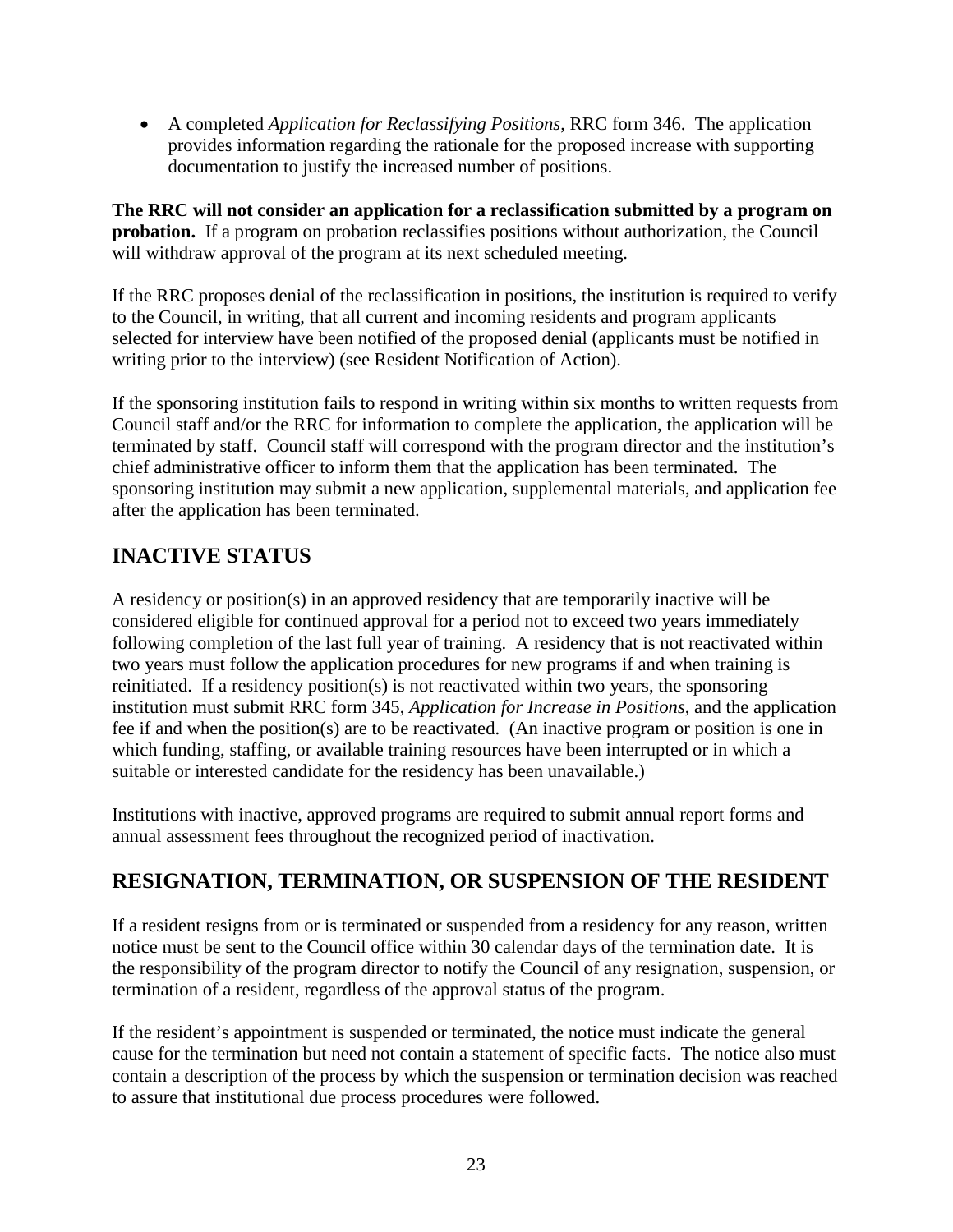## **TERMINATION OF THE PROGRAM**

If an institution with an approved residency closes or if for any other reason the program is discontinued, the Council will withdraw approval of the program based on voluntary termination by the sponsoring institution, effective on the date of closure or termination of the residency.

It is the responsibility of the program director and the chief administrative officer to notify the Council in writing of termination of the residency. Additionally, the institution is required to verify to the Council, in writing, that all current residents, incoming residents, and program applicants selected for interview have been informed of the voluntary termination of the program (when possible, applicants must be notified in writing prior to the interview) (see Resident Notification of Action).

When an institution voluntarily discontinues a residency prior to completion of the training cycle, arrangements may be made to transfer the resident(s) to another approved residency (see Resident Transfer).

## **RESIDENT TRANSFER**

Situations such as the following may arise and require completion of a resident transfer: (1) a resident cannot complete a provisionally-approved or an approved residency because the sponsoring institution has ceased operations or discontinued the program; (2) a resident is released from a provisionally-approved or an approved residency; (3) a resident who has successfully completed an approved residency may wish to transfer into another approved residency to obtain additional training.

The charts below indicate acceptable resident transfers across residency categories. The following abbreviations for previous and new residency categories are utilized:

Previous categories RPR (Rotating Podiatric Residency) PPMR (Primary Podiatric Medical Residency) POR (Podiatric Orthopedic Residency) PSR-12 (12-month Podiatric Surgical Residency) PSR-24 (24-month Podiatric Surgical Residency) PM&S-24 (Podiatric Medicine and Surgery-24) PM&S-36 (Podiatric Medicine and Surgery-36)

The Podiatric Medicine and Surgery Residency is a program into which a resident would not ordinarily transfer. However, positions in PMSR programs may be vacant and graduates of residencies approved under the previous categories may seek additional training. In such instances, the following resident transfers are permitted:

• **For RPR, PPMR, POR, and PSR-12 programs**: The resident may receive up to one year of training credit (with program director discretion.) A resident who completed one or more programs approved under former residency categories (CPME 320, dated April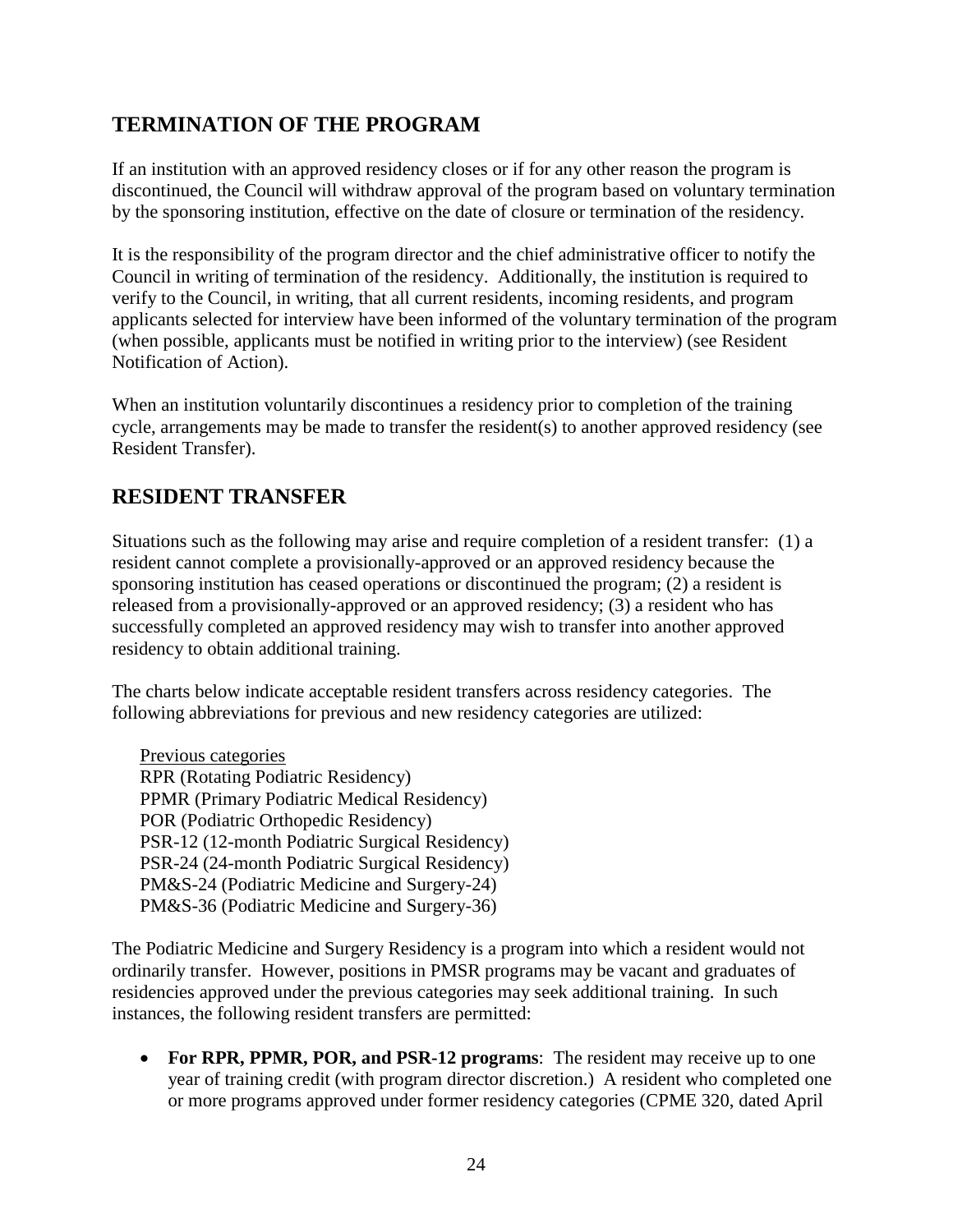2000) may receive a maximum of one year of credit from an approved non-surgical residency program, and a maximum of one year of credit from an approved PSR-12 program towards the podiatric residency.

- **For PSR-24 programs**: The resident may receive up to two years of training credit (with program director discretion.)
- **For PM&S-24 programs**: The resident may receive up to two years of training credit (with program director discretion.)

If the resident has been active in but has **not yet completed a PM&S-24**, he or she may transfer into a PM&S-36 or Podiatric Residency and receive credit for all training received to date, pending review by the program director at the institution accepting the resident of the competencies attained by the resident (see below).

• If the resident has been active in but has **not yet completed either a PM&S-36 or a Podiatric Medicine and Surgery Residency**, he or she may transfer into a PM&S-36 or Podiatric Medicine and Surgery Residency and receive credit for all training received to date, pending review by the program director at the institution accepting the resident of the competencies attained by the resident (see below).

If acceptance of the resident transfer constitutes an increase in residency positions, the sponsoring institution must apply for authorization of the increase (see Authorization of Increases in Residency Positions).

The RRC and the Council expect that the resident will be appointed to another provisionallyapproved or approved residency within a reasonable time period. The director of the program releasing the resident must submit written notification to the Council office within two weeks of the resident's departure. The director of the program releasing the resident must submit the following information in a timely manner to the director of the provisionally-approved or approved program accepting the resident:

- **Training schedule.**
- Signed assessments validating the resident's progress in achieving prescribed performance indicators and competencies.
- Signed resident logs from the resident's starting date in the program to the date on which the resident was released from the program.

The director of the program accepting the resident must submit the application fee (see Fee Policies) and the following information to the Council office within 30 days of the resident's official acceptance:

 Confirmation that all required materials have been submitted by the institution releasing the resident and have been reviewed. The review by the director of the program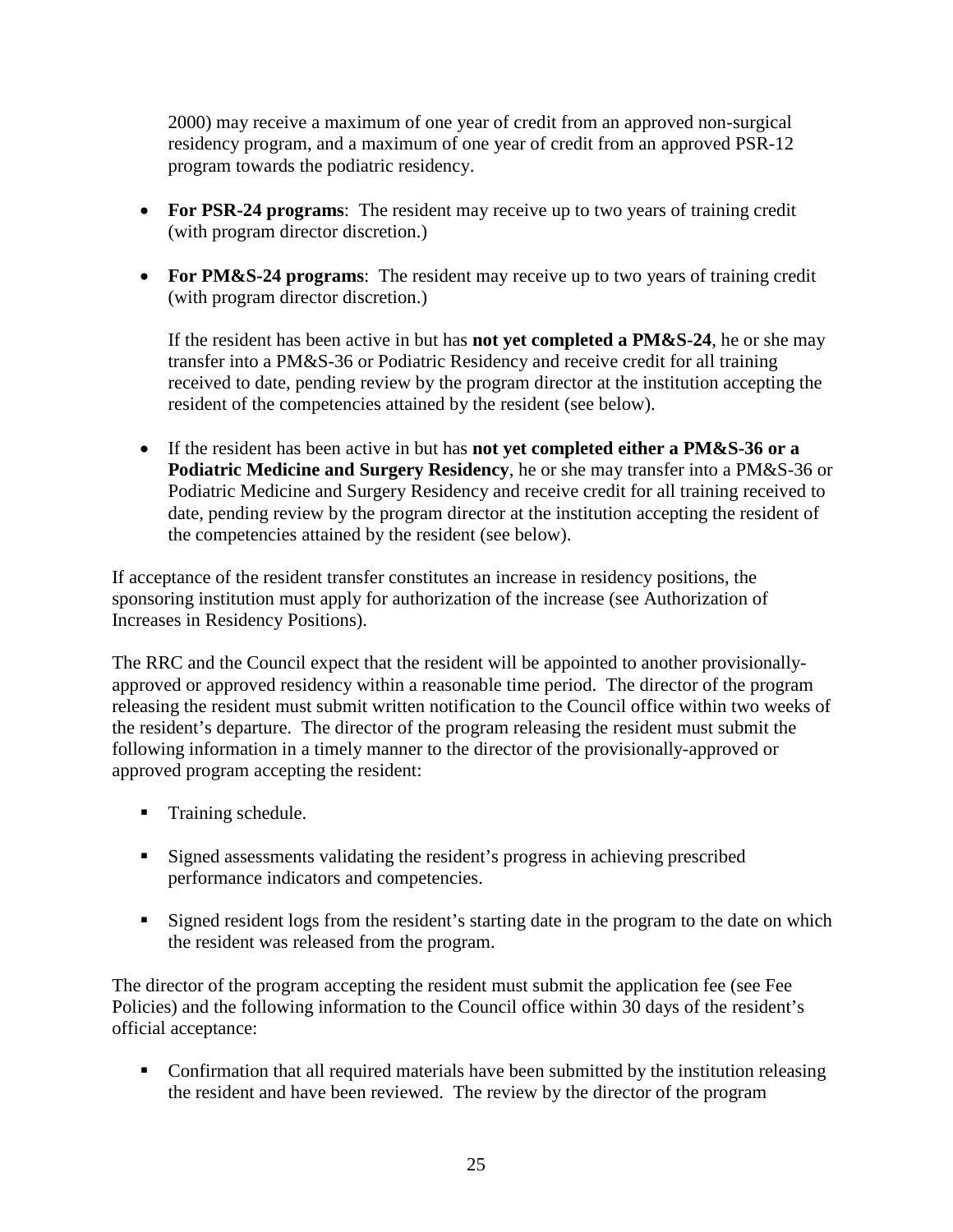accepting the resident must ascertain the acceptability of all previous educational experiences as based upon the resident's progress toward and successful achievement of competencies and assigned activities that have been validated formally by written assessment.

• Comprehensive training schedule that allows for achievement of all prescribed competencies specific to the residency category. (If the resident has not successfully completed a previous program, the director must confirm that the length of the resident's time in the new program will be extended to provide training for the appropriate completion of the training period.)

Once Council staff has determined that the transfer request is complete, it is forwarded to the RRC chair for consideration. If, in consultation with Council staff, the RRC chair approves the transfer, the institution to which the resident has transferred may grant a certificate indicating successful completion of a residency. The institution is authorized to grant only a certificate of completion for the residency category in which it is approved by the Council. A resident may retain a certificate issued for training completed (e.g., RPR, POR, PPMR, PSR-12, PSR-24, and/or PM&S-24) when this training is counted towards the requirements of a new program into which the resident has transferred.

If the Council's procedures for resident transfers are not followed, the resident involved may not be granted a certificate of completion by any residency.

# **PROGRAM TRANSFER**

Institutional sponsorship of a training program may be transferred from one institution to another under certain circumstances. The program director should contact the Council office to determine whether transfer of the program is appropriate or whether reapplication as a new program is necessary. A request for transfer of institutional sponsorship should be submitted as early in the training year as possible should reapplication and on-site evaluation be necessary.

The following documentation is required in all cases (i.e, the program transfer involves institutions owned by the same corporate entity and retaining the same administrative staff and podiatric and non-podiatric medical faculty, or the former sponsoring institution has closed or has changed to such an extent as to preclude providing the necessary resources for residency training):

- Letter of intent from the chief administrative officer of the new sponsoring institution.
- Letter from the chief administrative officer of the original sponsoring institution acknowledging the transfer.
- For institutions owned by the same corporate entity: written acknowledgement that all administrative staff and podiatric and non-podiatric medical faculty are retained from the original sponsor. If there are any changes, listings are required of the names of the administrative staff and podiatric and non-podiatric medical faculty retained from the original sponsor as well as any new administrative staff and podiatric and non-podiatric medical faculty (with educational and professional qualifications).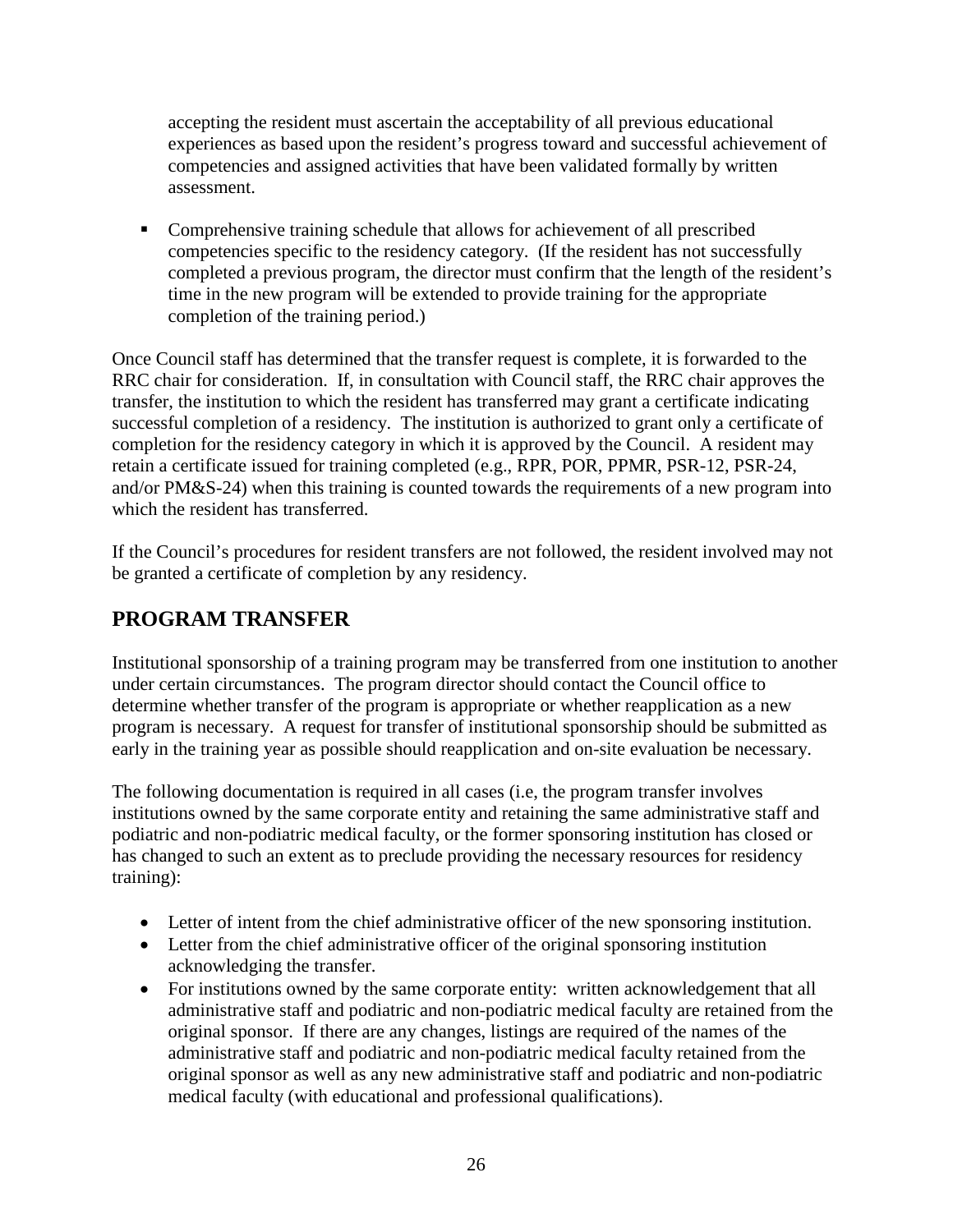- For new institutions: listing of any new administrative staff and podiatric and nonpodiatric medical faculty (with educational and professional qualifications).
- Copy of the signed contract with each resident and each resident's schedule for the entire training time.
- Curriculum vitae of the program director (if new).
- Copies of affiliation agreements (if applicable).
- Curriculum.

A full or focused on-site evaluation may be required. The institution to which the program is transferred must grant a certificate to each resident who successfully completes the program. The certificate must be appropriate for the resident's entire training sequence and the type of program that is approved by the Council.

#### **ANNUAL REPORT**

Completion of an annual report form, CPME 340, is required of each institution sponsoring an approved residency beginning with the program's first year of provisional approval. The annual report provides the Council current information for CPME publication 300, *Approved Podiatric Medicine and Surgery Residencies*. As part of the annual report, the Council requests the names of residents completing the program and the residents selected for the next training year.

Co-sponsoring institutions must submit a single copy of CPME 340 that provides information about the program as a whole, rather than each individual co-sponsor submitting its own annual report. The annual report for the co-sponsored program is to include the signatures of the program director and of the chief executive officers, or their designees, of each co-sponsoring institution. (If an institution is involved in a co-sponsorship and also sponsors a separate residency program, the institution is required to participate in preparation of the annual report for the co-sponsored program and to submit a separate annual report for the residency for which it is the sole sponsor.)

If extenuating circumstances exist relative to resident completion of a training year, the program director must provide this information in the annual report. Examples of extenuating circumstances include, but are not limited to, an extension of a resident's training period to address instances of unsatisfactory performance and or to complete a portion of the training year that the resident was unable to fulfill due to illness and/or disability.

The Council requests specific quantitative information related to clinical experiences. This information is reviewed by the RRC and may be consulted in determining increases in authorized residency positions and/or approval status, as well as in preparation for on-site evaluation.

Council staff reviews annual reports and brings concerns to the attention of the RRC at its next scheduled meeting. Council staff may correspond with the program director to request that the sponsoring institution provide specific information for consideration at the RRC meeting.

Failure to submit the annual report and/or annual fee is cause for the Council to place the sponsor on administrative probation and subsequently to consider withdrawal of approval. The RRC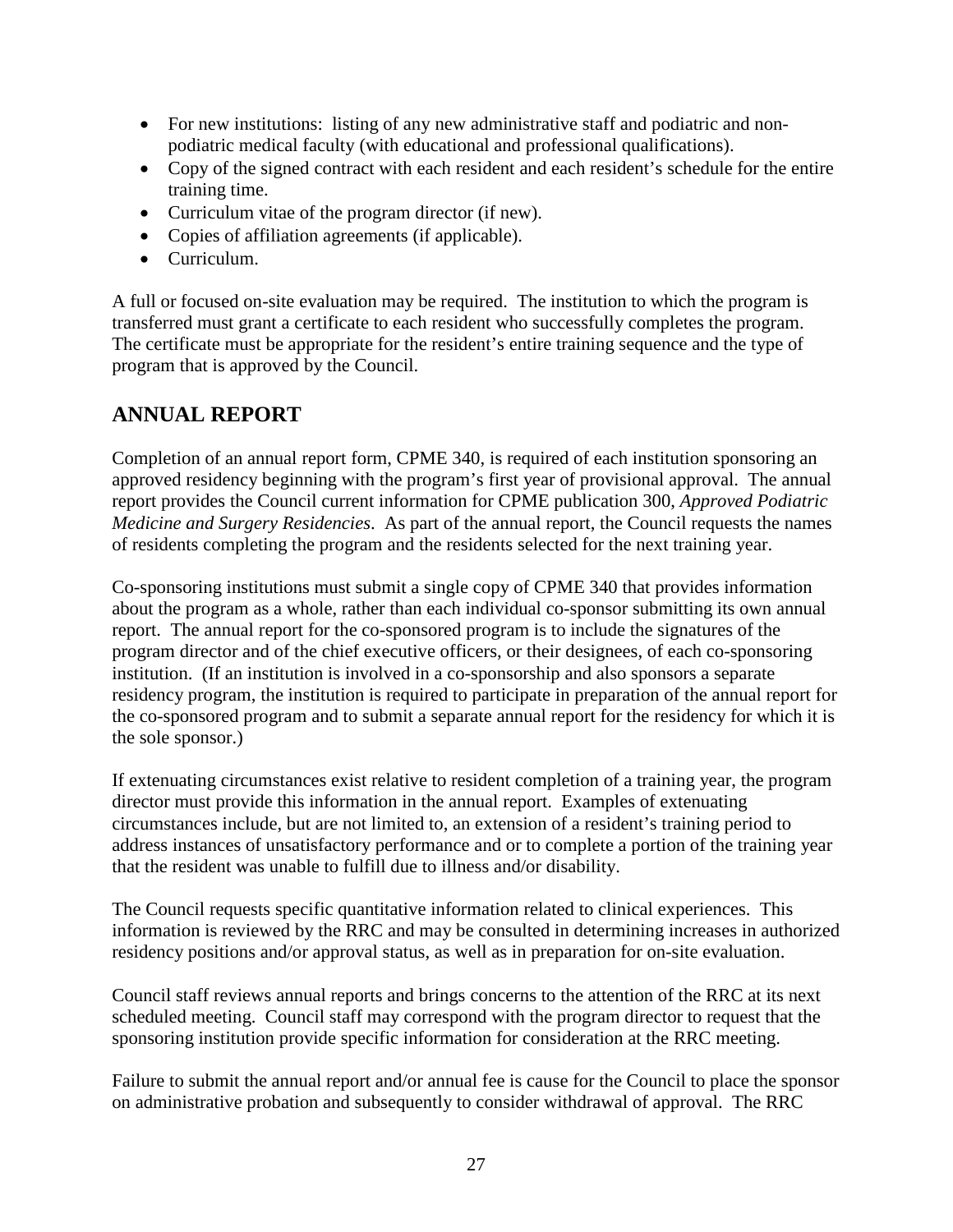and/or Council reserve the right to request additional materials to clarify information in the annual report.

# **CONFIDENTIALITY AND DISCLOSURE POLICIES**

All reports and communications regarding residencies are confidential within the Council, RRC, appeal committees, evaluation teams, and Council staff. On-site evaluators, RRC members, and Council members sign a confidentiality statement on a periodic basis, confirming that privileged information will not be disclosed in any manner.

Because of the tripartite relationship of accreditation, certification, and licensure, the Council has the prerogative of providing confidential information regarding the approval status of residencies to the appropriate Council-recognized specialty boards and to state boards for examination and licensure, upon the specific written requests of these organizations.

All proceedings of the RRC and the Council with respect to determining residency recommendations and actions are held in executive session.

The Council office, the RRC, and the Council will not release or confirm the following information in any form:

- The name or status of a sponsoring institution that has initiated contact with the Council office concerning an application for provisional approval, increase in positions, or reclassification of approved positions.
- The name or status of a sponsoring institution that has applied for provisional approval or an increase in positions but has not yet been apprised of a decision; or
- The name or status of a sponsoring institution that has applied for and been denied eligibility for on-site evaluation or authorization of an increase in or reclassification of approved positions (prior to exhaustion of the procedural reconsideration, reconsideration, and appeal processes, as applicable).
- The name or status of a sponsoring institution that has had provisional approval withheld or approval withdrawn (prior to exhaustion of the procedural reconsideration, reconsideration, and appeal processes).

All inquiries as to the approval status of a specific sponsoring institution will be answered by referral to the published directory of podiatric residencies or to the institution in question.

The Council publishes a directory of residencies on an annual basis and makes a frequentlyupdated version of the directory available on its website. The directory identifies residencies that are eligible for on-site evaluation, residencies holding provisional approval, residencies that are approved, and residencies approved on a probationary basis (including administrative probation). Areas of noncompliance, as reflected by standard and requirement numbers, will be included in the probationary information.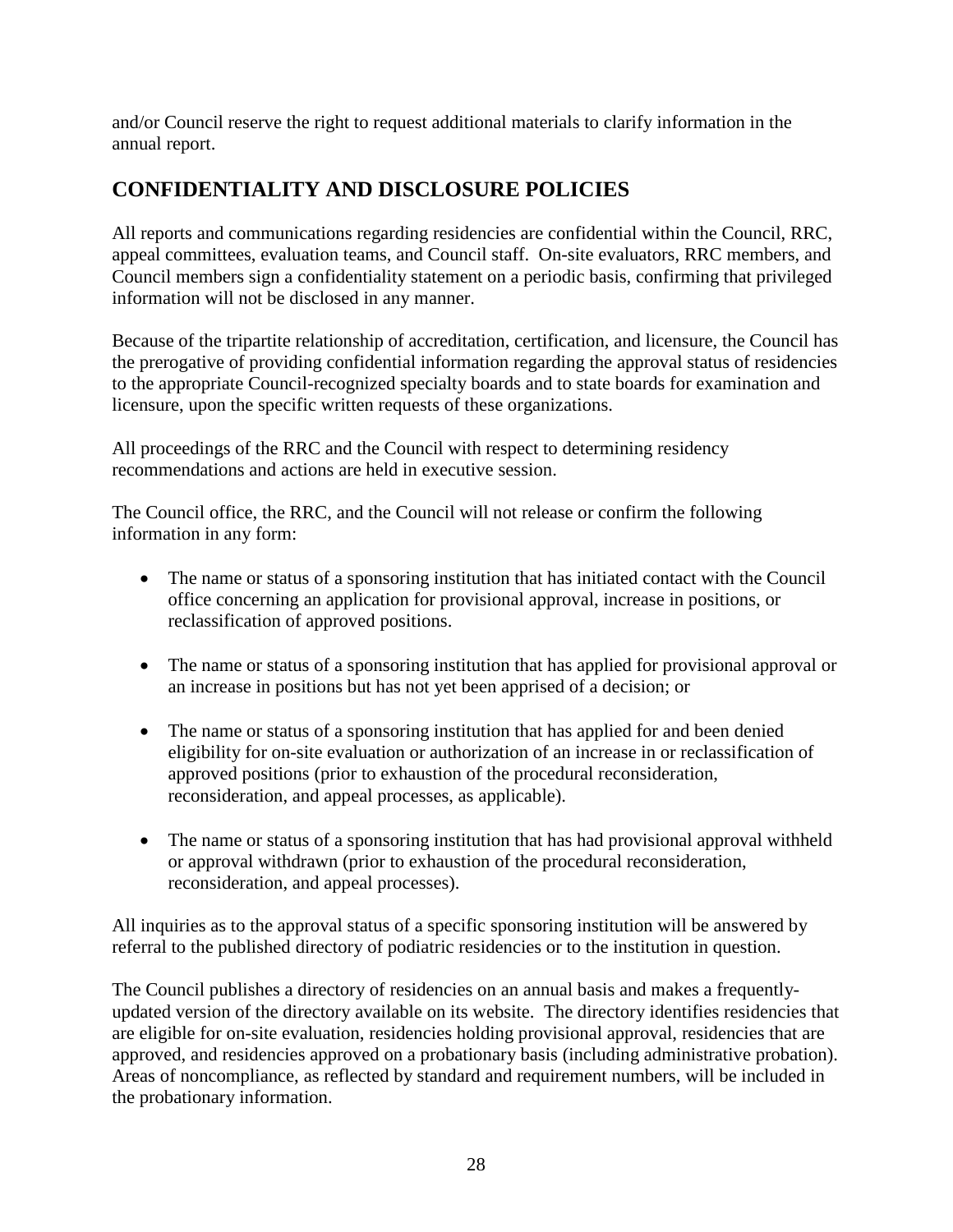Denial of eligibility for on-site evaluation, withholding of provisional approval, and withdrawal of approval are published following exhaustion of the entire process of procedural reconsideration, reconsideration, and appeal or following the institution's indication that it does not wish to pursue these processes. Denials of increases in or reclassification of residency positions are published following exhaustion of the entire process of procedural reconsideration and reconsideration or following the institution's indication that it does not wish to pursue these processes.

# **THIRD-PARTY COMMENT**

The Council provides opportunity for individuals or organizations to submit written comments concerning an institution's qualifications for provisional or continued approval. The Council will publish notices in the *APMA News* and on its website regarding its plans to conduct either a focused evaluation or a comprehensive evaluation of an institution that seeks provisional approval or continuation of approval. The notice will indicate the deadline for receipt of thirdparty comments.

Third-party comments must be signed, address substantive matters relating to the quality of the program and the CPME standards and requirements, and be received 30 days prior to the program's scheduled visit date. Comments will be forwarded to the evaluation team, and to the program director for response if appropriate, during the evaluation visit process. An updated list that includes the date of each visit will be maintained on the Council's website.

# **REVIEW OF FORMAL COMPLAINTS**

A mechanism exists for reviewing formal complaints against approved residencies. The Council reviews only those complaints related to the alleged noncompliance of a program with the Council's standards and requirements. The mechanism for reviewing formal complaints is specified in CPME publication 925, *Complaint Procedures*.

## **STATEMENTS OF APPROVAL STATUS**

An institution sponsoring a provisionally-approved residency must use the following statement in reference to its approval status:

The (category of program) sponsored by (name of institution) has been granted provisional approval by the Council on Podiatric Medical Education. Provisional approval is the recognition accorded a new residency that is determined to be in substantial compliance with established standards and requirements. The Council is an independent, specialized accrediting agency that provides accreditation and approval services for the American Podiatric Medical Association.

An institution sponsoring an approved residency must use the following statement in reference to its approval status: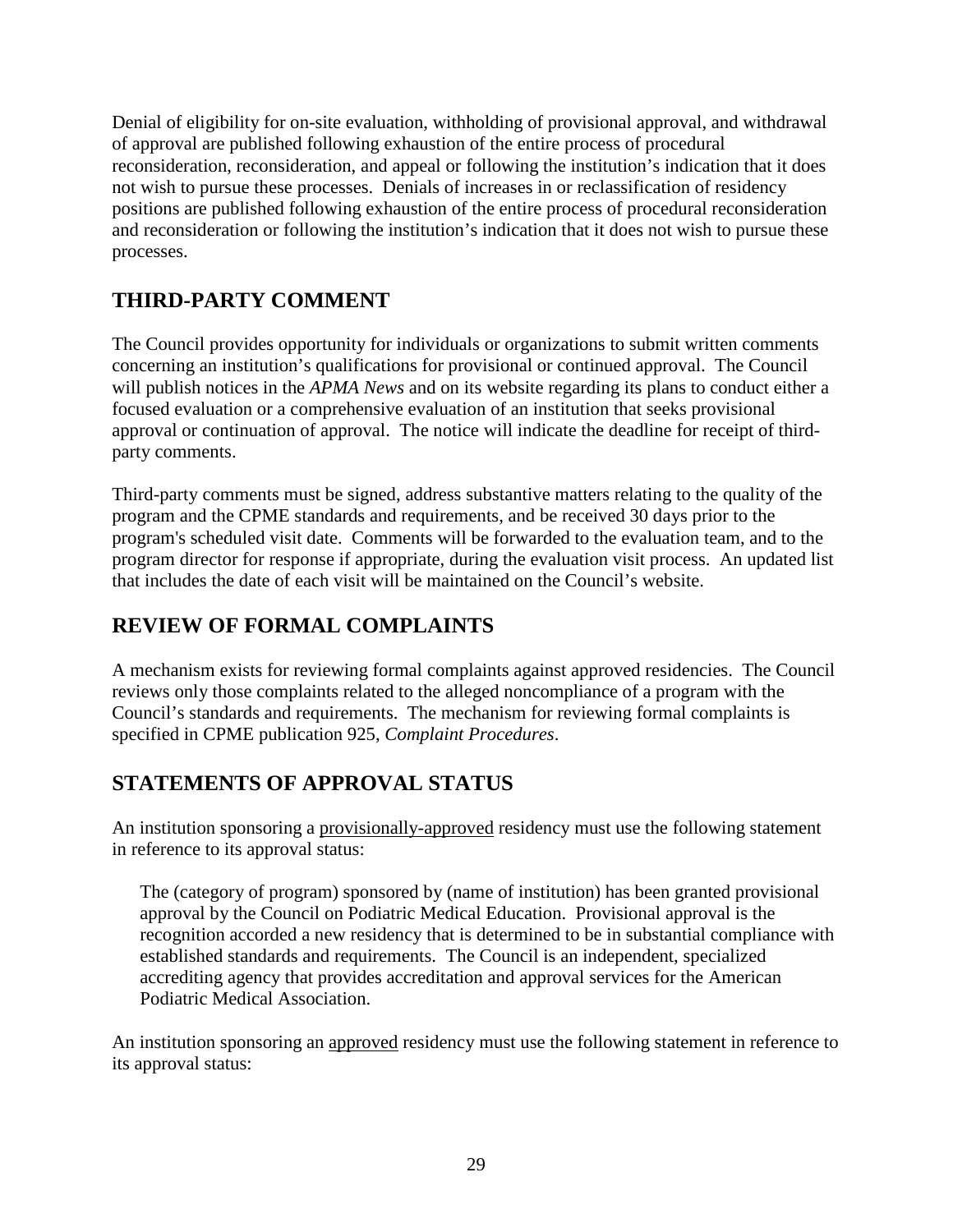The (category of program) sponsored by (name of institution) is approved by the Council on Podiatric Medical Education. Approval is the recognition accorded a residency that is determined to be in substantial compliance with established standards and requirements. The Council is an independent, specialized accrediting agency that provides accreditation and approval services for the American Podiatric Medical Association.

An institution sponsoring a residency that is approved on a probationary basis must use the following statement in reference to its approval status:

The (category of program) sponsored by (name of institution) is approved on a probationary basis by the Council on Podiatric Medical Education. Probation indicates that a residency is in noncompliance with the Council's standards and requirements for approval to the extent that the quality and effectiveness of the residency are in jeopardy. The Council is an independent, specialized accrediting agency that provides accreditation and approval services for the American Podiatric Medical Association.

No other statements regarding approval by the Council may be used without the permission of the Council.

# **ASSESSMENT OF EVALUATOR EFFECTIVENESS**

The effectiveness of the on-site evaluation process is assessed formally by the institution and the evaluation team. The Collaborative Residency Evaluator Committee (CREC) monitors the effectiveness of on-site evaluators by reviewing evaluation questionnaires completed by institutions regarding the performance of on-site evaluators, as well as those completed by the team leaders and other team members. CREC forwards a report of its review, identifying areas requiring follow-up and evaluators who might require remediation or dismissal to the Executive Committee of the Council for its review. CREC is the collaborative effort of ABPOPPM, ABPS, and the Council to develop, implement, and review procedures to select, train, and assess podiatric residency evaluators and team chairs.

In reviewing evaluation team reports, the RRC may forward comments about individual evaluators to the Council's Executive Committee. To assure objectivity in its approval recommendations, the RRC is never provided the post-evaluation questionnaires completed by the sponsoring institution and evaluation team members.

The Council commends effective evaluators and provides remediation for ineffective evaluators. The RRC, CREC, and/or the Executive Committee may suggest to the Council that evaluators who demonstrate repeated ineffectiveness be removed from the list of residency evaluators.

## **NONDISCRIMINATION POLICY**

The Council prohibits discrimination in accord with federal, state, and local regulatory guidelines and policies in the election and appointment of members, students, and public representatives to the Council and its committees and in the selection of evaluation team members, consultants, employees, and others involved in its activities.